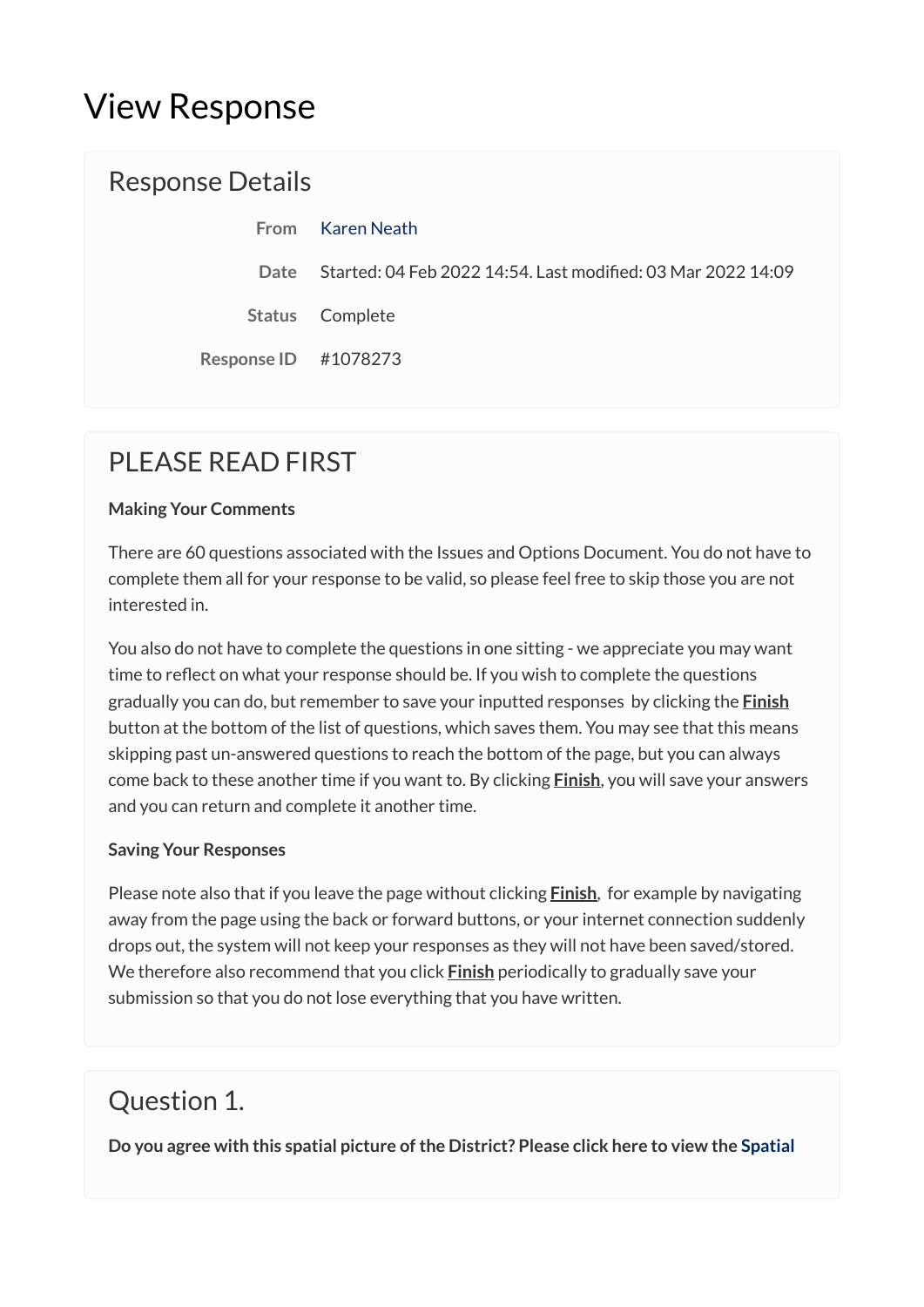| <b>Portrait</b>                      |
|--------------------------------------|
| Yes                                  |
| No                                   |
| Don't know                           |
|                                      |
| Please enter any additional comments |
| «No response»                        |
|                                      |

| Question 2.                                                                                 |
|---------------------------------------------------------------------------------------------|
| Are these issues still relevant? Please click here to view the Key Issues                   |
| Yes                                                                                         |
| No                                                                                          |
| Don't know                                                                                  |
|                                                                                             |
| Please enter any additional comments                                                        |
| We do not agree that Maldon has direct links to the A12 as drivers need to pass through     |
| Danbury (A414) or Hatfield Peverel to access it (B1019). Maldon also suffers from the lack  |
| of a railway station. These issues around connectivity need to be well considered in future |
| planning.                                                                                   |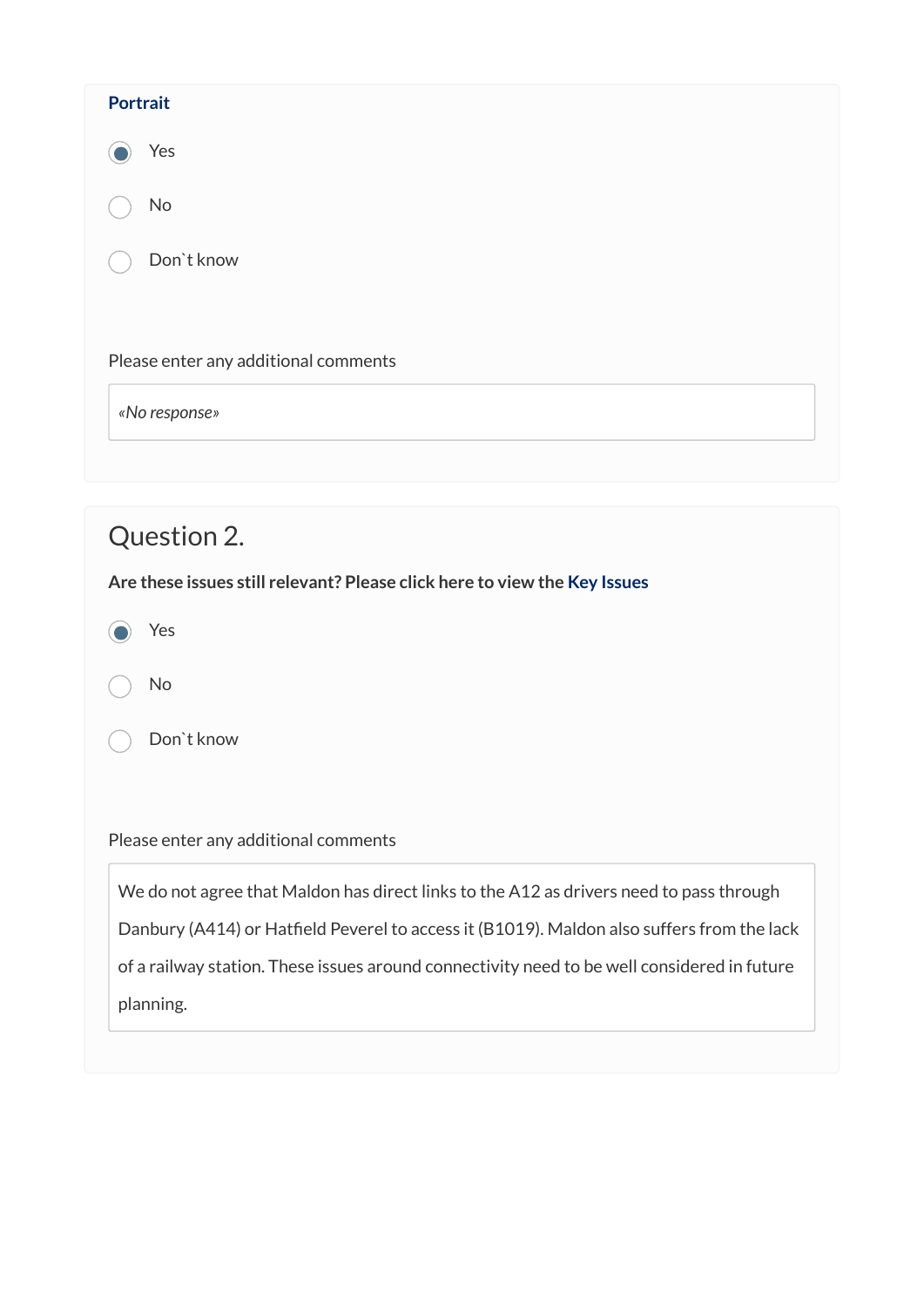### Question 3.

**Do you consider these to be the extent of strategic and cross boundary issues applicable for the Maldon District? Please click here to view the [Strategic Issues](https://maldon.inconsult.uk/Issues/view?objectId=12545876#12545876)**

| Yes                                  |
|--------------------------------------|
| No                                   |
| Don't know                           |
|                                      |
| Please enter any additional comments |
| «No response»                        |
|                                      |

#### Question 4.

**Are these key issues the right ones or are there any key issues that you think have been missed? Please click here to view the [Issues](https://maldon.inconsult.uk/Issues/view?objectId=12545940#12545940)**

Yes

No

Don`t know

Please enter any additional comments

We agree the key issues. In particular:-

- We believe that there should be a focus on smaller affordable housing rather than the

larger 4/5 bed homes. The planning policies should be stronger in defining the types of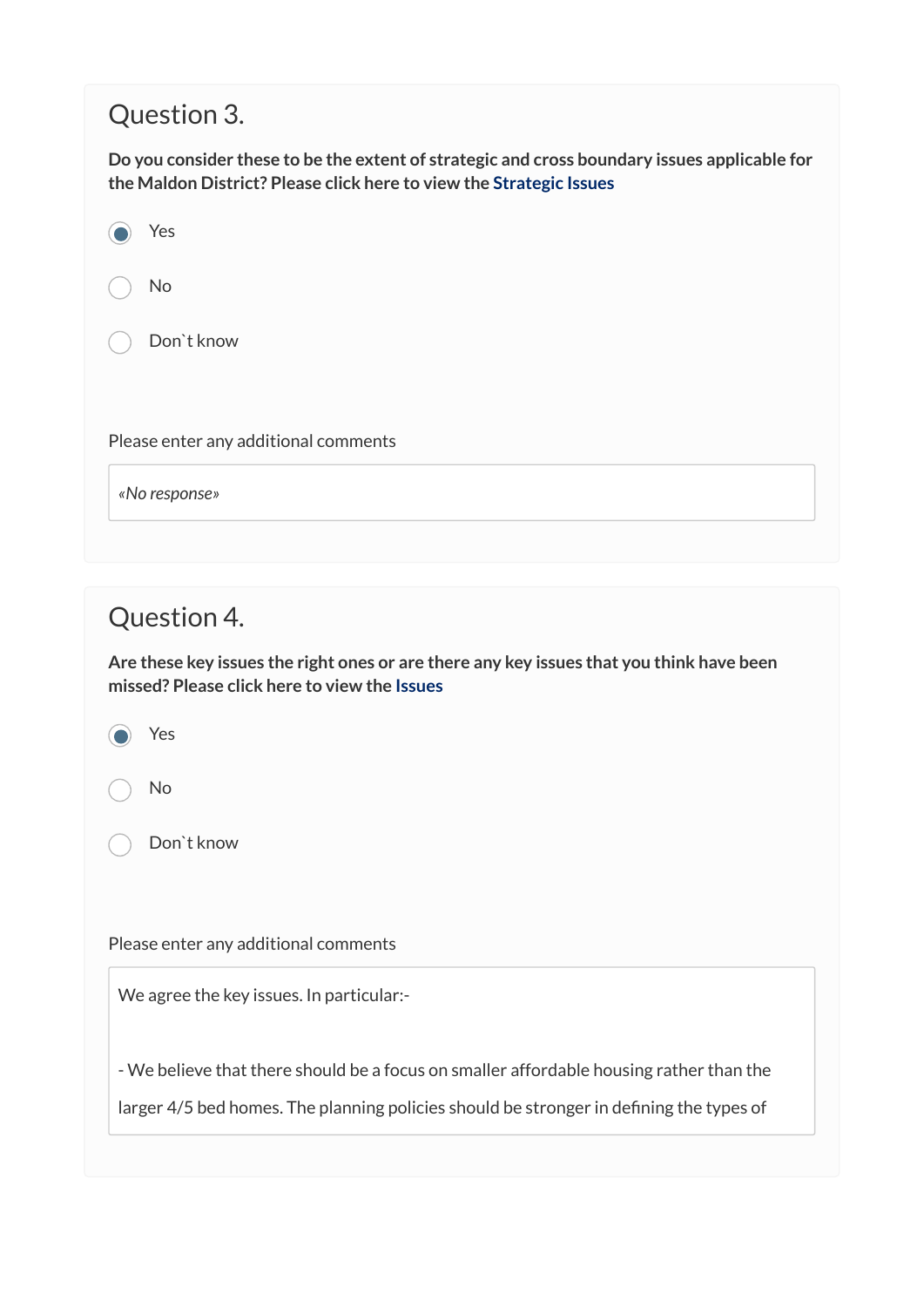properties needed rather the marker being developer led.

- We support a focus on sustainability and carbon reduction.

## Question 5.

**Do you agree with the amended Vision? Please click here to view the [Spatial Vision](https://maldon.inconsult.uk/Issues/view?objectId=12546004#12546004)**

<sup>1</sup> Yes

No

Please enter any additional comments

*«No response»* 

### Question 6.

**Do you agree with the objectives for the review of the LDP? Please click here to view the [Objectives](https://maldon.inconsult.uk/Issues/view?objectId=12546068#12546068)**



No

Don`t know

Please enter any additional comments

We support the objectives but would add the following comments:-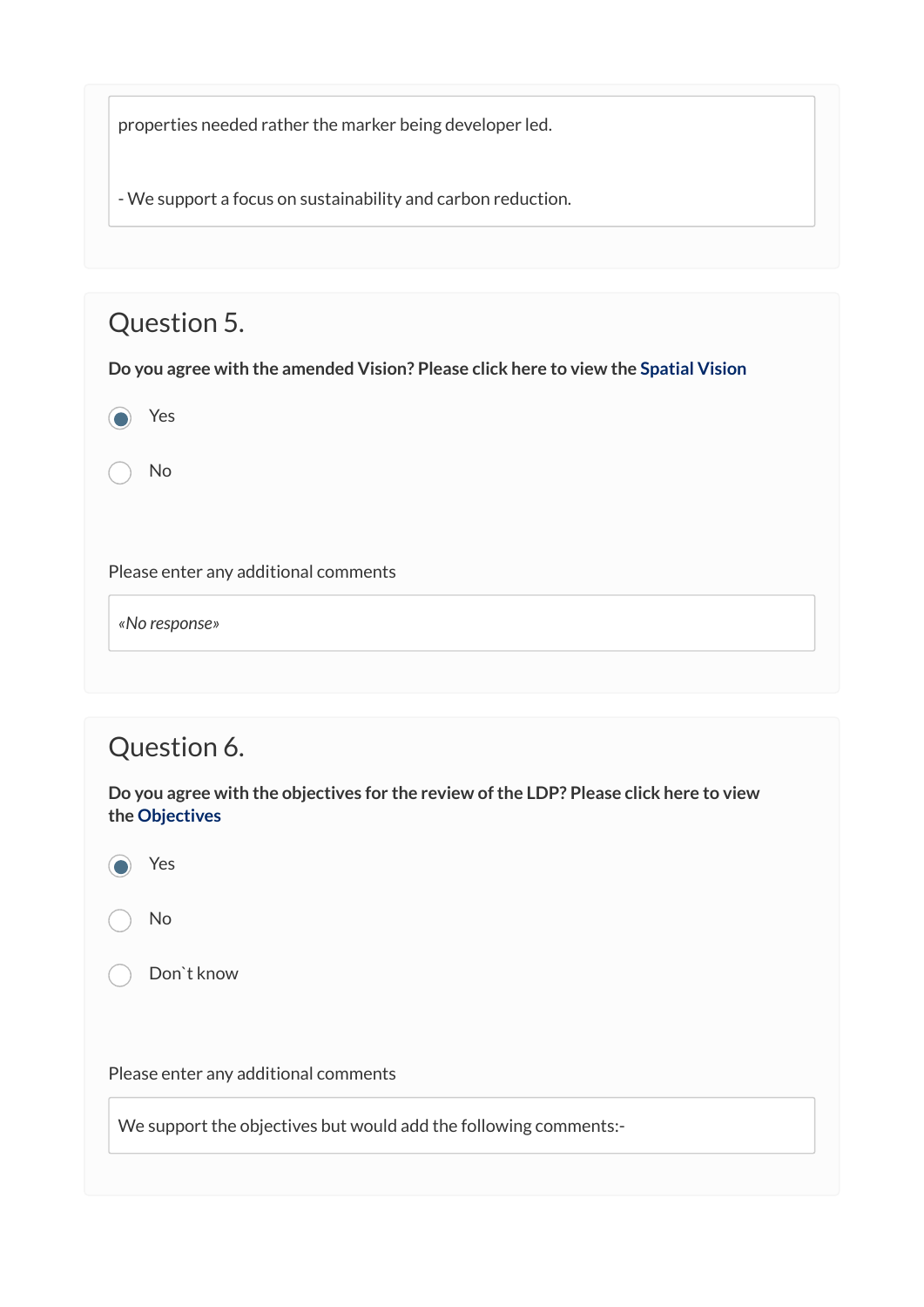- The character of a rural village is often formed and enhanced by its remoteness. the rurality is what people who live there are seeking and attracts them to live there. So any proposals around increased connectivity, accessibility or enhanced infrastructure need to be carefully considered in this context.

- When sites are designated in the Local Plan these does not appear to be any consideration about overall capacity. Each planning application for the site is determined discretely without consideration of what is already in place. We would like to see a inclusion of a policy around overall capacity / sustainability of a site to that local residents are aware of the potential overall build or development of a site.

### Question 7.

**Are there other objectives that the LDP needs to aim to achieve? Please click here to view the [Objectives](https://maldon.inconsult.uk/Issues/view?objectId=12546068#12546068)**

Yes

No

Don`t know

Please enter any additional comments

*«No response»*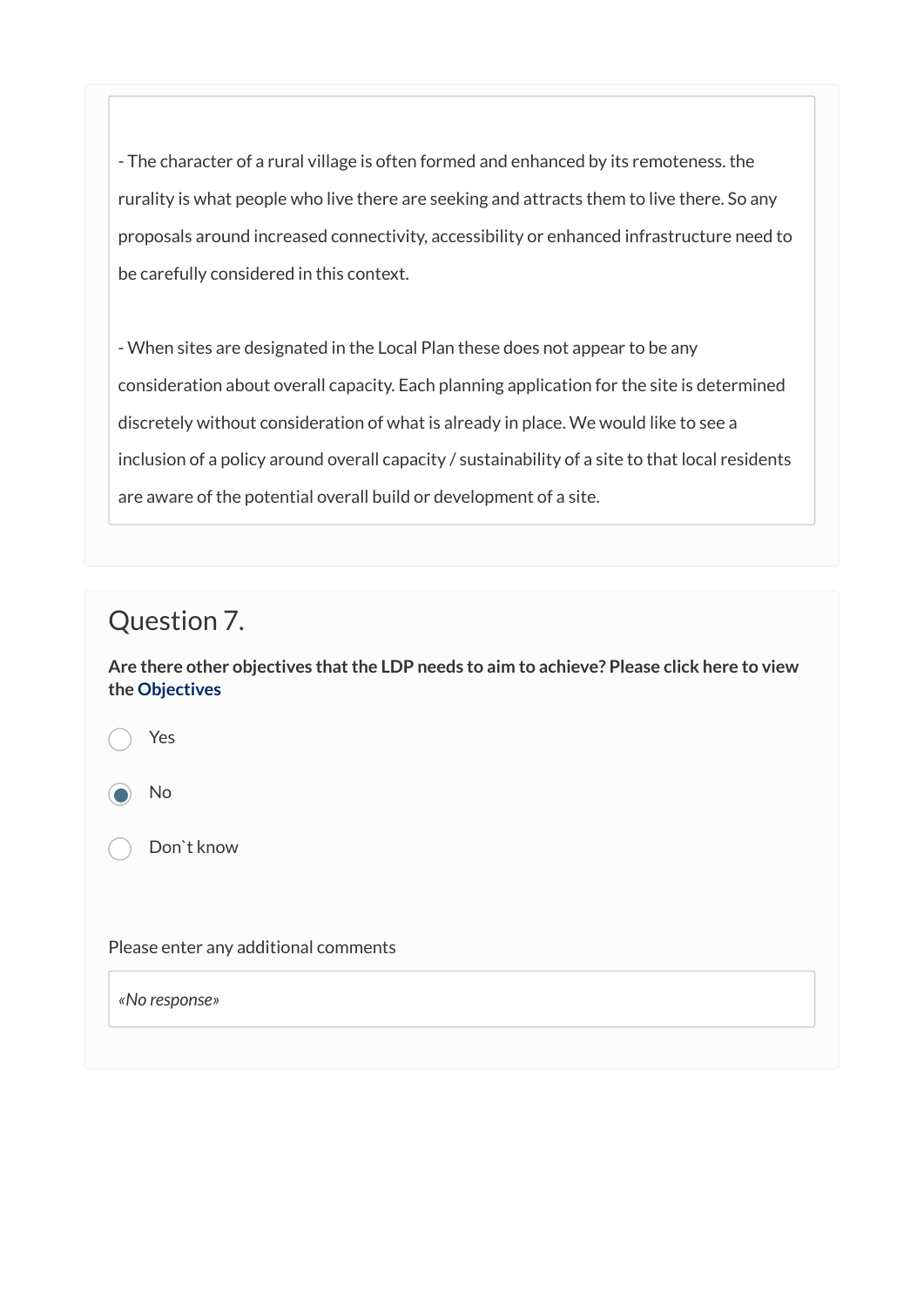## Question 8.

**Do you agree with the Council using the standard methodology in the calculation of its housing target for the period 2023 – 2043? Please click here to view [Housing](https://maldon.inconsult.uk/Issues/view?objectId=12546196#12546196) [Needs](https://maldon.inconsult.uk/Issues/view?objectId=12546196#12546196) and the [LDP Local Housing Needs Assessment 2021](https://www.maldon.gov.uk/download/downloads/id/18676/maldon_district_local_housing_needs_assessment_may_2021.pdf)** 

Yes



**Don**`t know

Please enter any additional comments - please note that not setting a housing target is not an

option for the Council and would result in a LDP being found unsound at examination

*«No response»* 

### Question 9.

**Should the Council have a contingency or buffer figure in its housing target to ensure that it always has a continuous supply of housing over the plan period and if so what should that buffer be? Please click here to view [Housing Needs](https://maldon.inconsult.uk/Issues/view?objectId=12546196#12546196) and [LDP Local Housing Needs](https://www.maldon.gov.uk/download/downloads/id/18676/maldon_district_local_housing_needs_assessment_may_2021.pdf) [Assessment 2021](https://www.maldon.gov.uk/download/downloads/id/18676/maldon_district_local_housing_needs_assessment_may_2021.pdf)** 



*«No response»*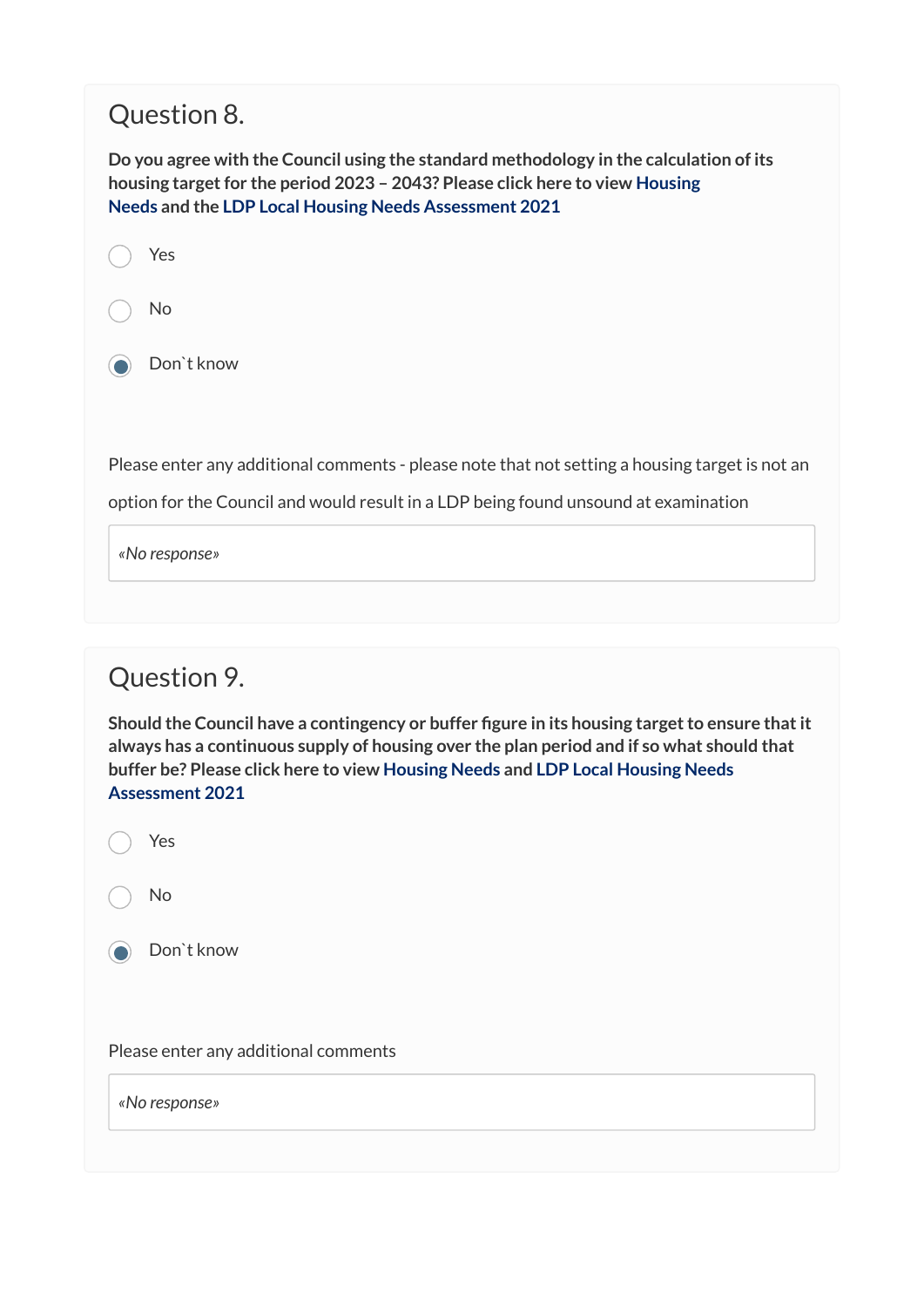## Question 10.

**Should the plan period be longer than 15 years, should the period be 20 years, so that infrastructure can be planned in over a longer period?Please click here to view the [Housing](https://maldon.inconsult.uk/Issues/view?objectId=12546196#12546196) [Needs](https://maldon.inconsult.uk/Issues/view?objectId=12546196#12546196) and [LDP Housing Evidence](https://www.maldon.gov.uk/download/downloads/id/18676/maldon_district_local_housing_needs_assessment_may_2021.pdf)** 

| Yes                                  |
|--------------------------------------|
| No                                   |
| Don't know                           |
|                                      |
| Please enter any additional comments |
| «No response»                        |
|                                      |

### Question 11.

**Do you agree with the updated Settlement Pattern and how the settlements in the District have been grouped together? Please click here to view the [Settlement Pattern](https://maldon.inconsult.uk/Issues/view?objectId=12546260#12546260) and [LDP](https://www.maldon.gov.uk/download/downloads/id/18807/rural_facilities_and_settlement_hierarchy_january_2022.pdf) [Settlement Evidence](https://www.maldon.gov.uk/download/downloads/id/18807/rural_facilities_and_settlement_hierarchy_january_2022.pdf)** 

a Yes

No

Don`t know

#### Question 12.

**If you do not agree, how should they be grouped on what basis? Please click here to view the [Settlement Pattern](https://maldon.inconsult.uk/Issues/view?objectId=12546260#12546260)**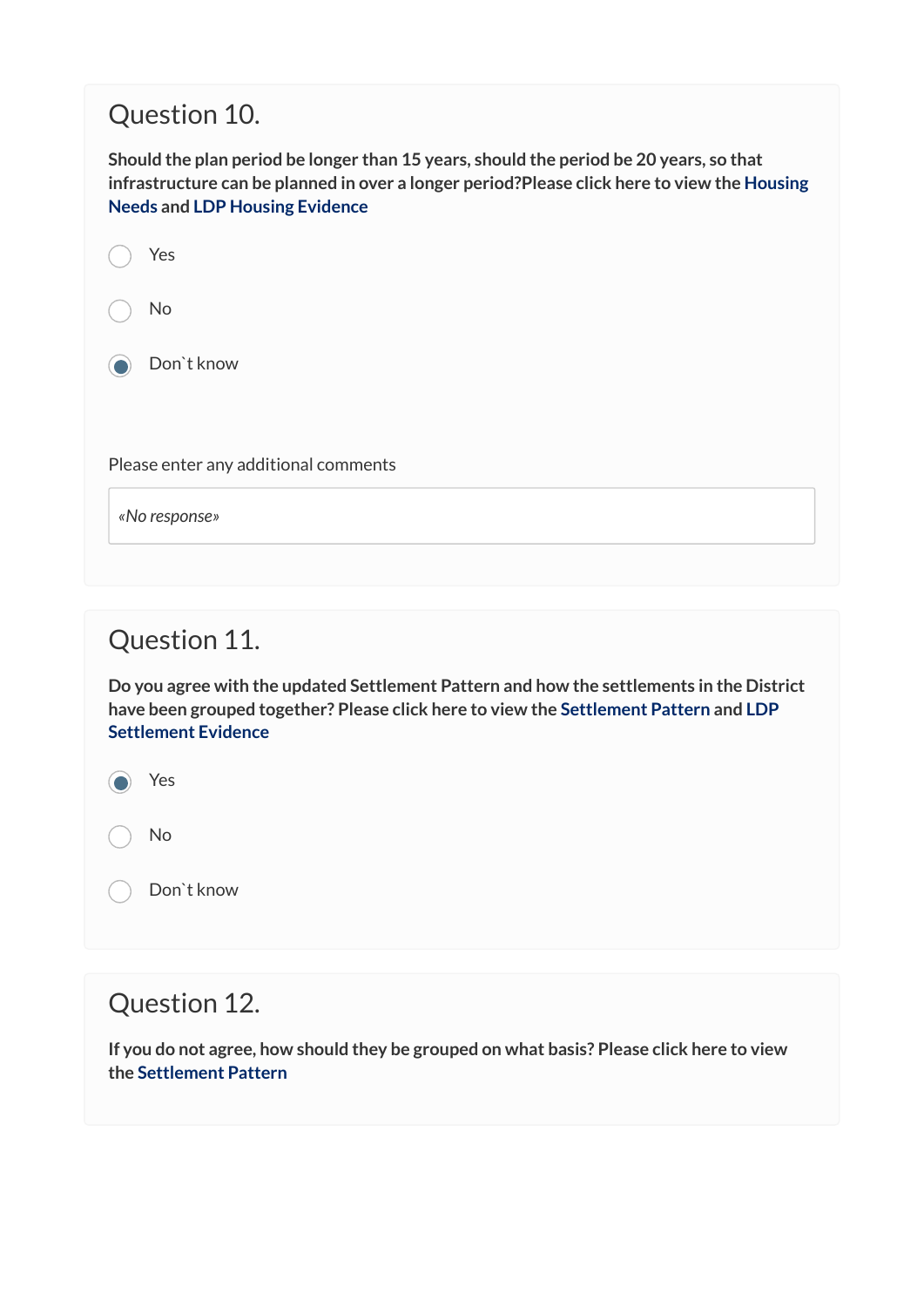### Question 13.

**Referring to the table on the Council's website which sets out all the services and facilities for each settlement – are there any comments about this or matters which need to be altered or changed? See [Updated Rural Facilities Study 2021](https://www.maldon.gov.uk/download/downloads/id/18808/2021_update_rural_facilities_survey.xlsx) spreadsheet** 

Our village of Tolleshunt Major it receives a score of 8 for having employment land. We accept that this may be seen as a positive in terms of the economy for the district as a whole but the employment site (Beckingham Business Park) not only provides no facilities or services to the village but is detrimental to the village in term of traffic and noise. So we would question from what perspective the scoring has been done and what it is trying to show.

## Question 14.

**Do you agree with the approach set out above for major infrastructure projects? Please click here to view in [Options for Growth](https://maldon.inconsult.uk/Issues/view?objectId=12546324#12546324)**

Yes

No

Please enter any additional comments

*«No response»*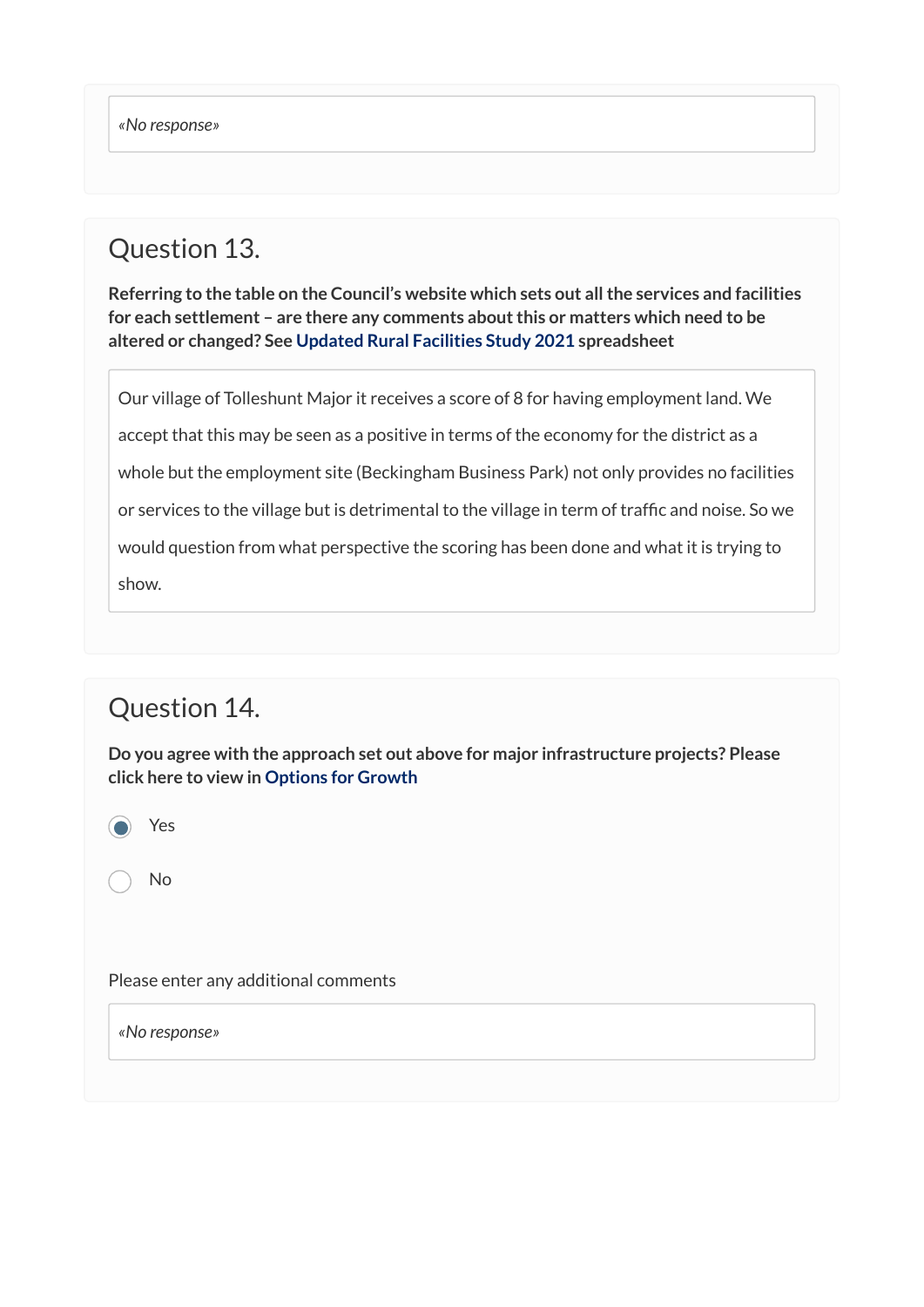## Question 15.

**Which growth option do you consider to be the most appropriate for the District of Maldon? Please set out your reason for this view (please clearly set out which option (s) 1 to 7 you are discussing). Please click here to view the [Options for Growth](https://maldon.inconsult.uk/Issues/view?objectId=12546324#12546324)**

| «No response» |  |
|---------------|--|
|---------------|--|

## Question 16.

**Do you believe that there is another suitable growth option for the District, perhaps a combination of any of the above? Please set out your views. Please click here to view the [Options for Growth](https://maldon.inconsult.uk/Issues/view?objectId=12546324#12546324)**

Yes

No

#### Please enter any additional comments

We support option 7 because we believe that, in order to marry with the objectives around carbon reduction and sustainability, future housing growth should be focussed along the railway line. Any substantial future growth around Maldon will only result in increased car journeys. However, we would also support option 4 and a policy around pepper-potting across the district for some, but not all, the required future growth.

We would also ask the Council to look at including a policy about bringing empty homes and unused business or retail units back into use as housing.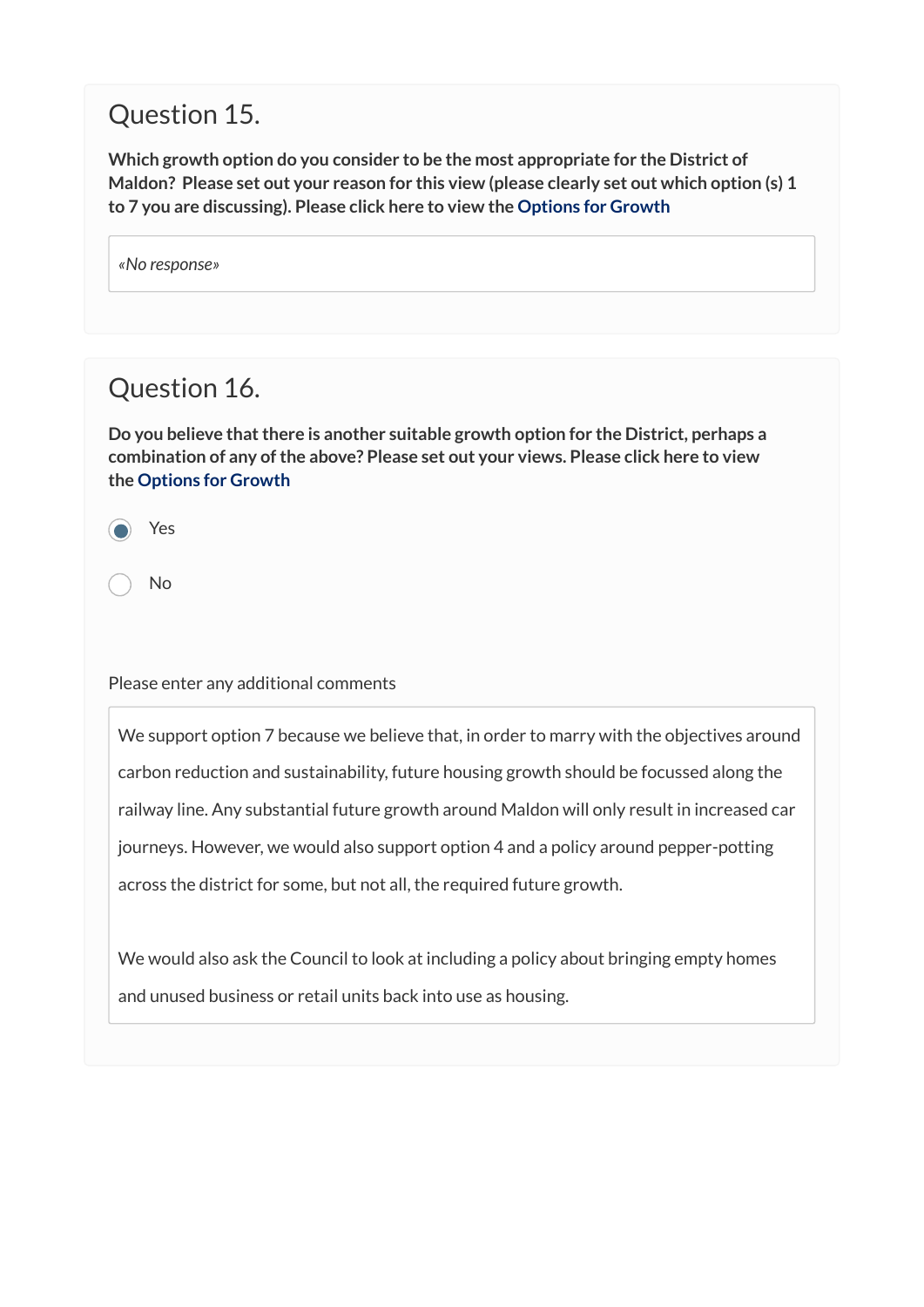## Question 17.

**Do you think it is appropriate to include in the LDP Review a policy dealing with major infrastructure projects such as the Bradwell B Nuclear Power Station, to be activated if this type of project comes forward? Please click here to view the [Options for Growth](https://maldon.inconsult.uk/Issues/view?objectId=12546324#12546324)**

| Yes                                  |
|--------------------------------------|
| No                                   |
| Don't know                           |
| Please enter any additional comments |
| «No response»                        |

## Question 18.

**Would you consider the delivery of housing appropriate on areas of land where there are disused agricultural buildings, or derelict land in or adjacent to large, medium and small villages? Please click [here t](https://maldon.inconsult.uk/Issues/view?objectId=12546260#12546260)o check the relevant villages and here to view the [Effective Use](https://maldon.inconsult.uk/Issues/view?objectId=12546388#12546388)  [of Land](https://maldon.inconsult.uk/Issues/view?objectId=12546388#12546388)** 

| i |
|---|
|   |

Don`t know

Please enter any additional comments

We would support this but it would need to be carefully considered with capping on the

size of development and protection of landscape views.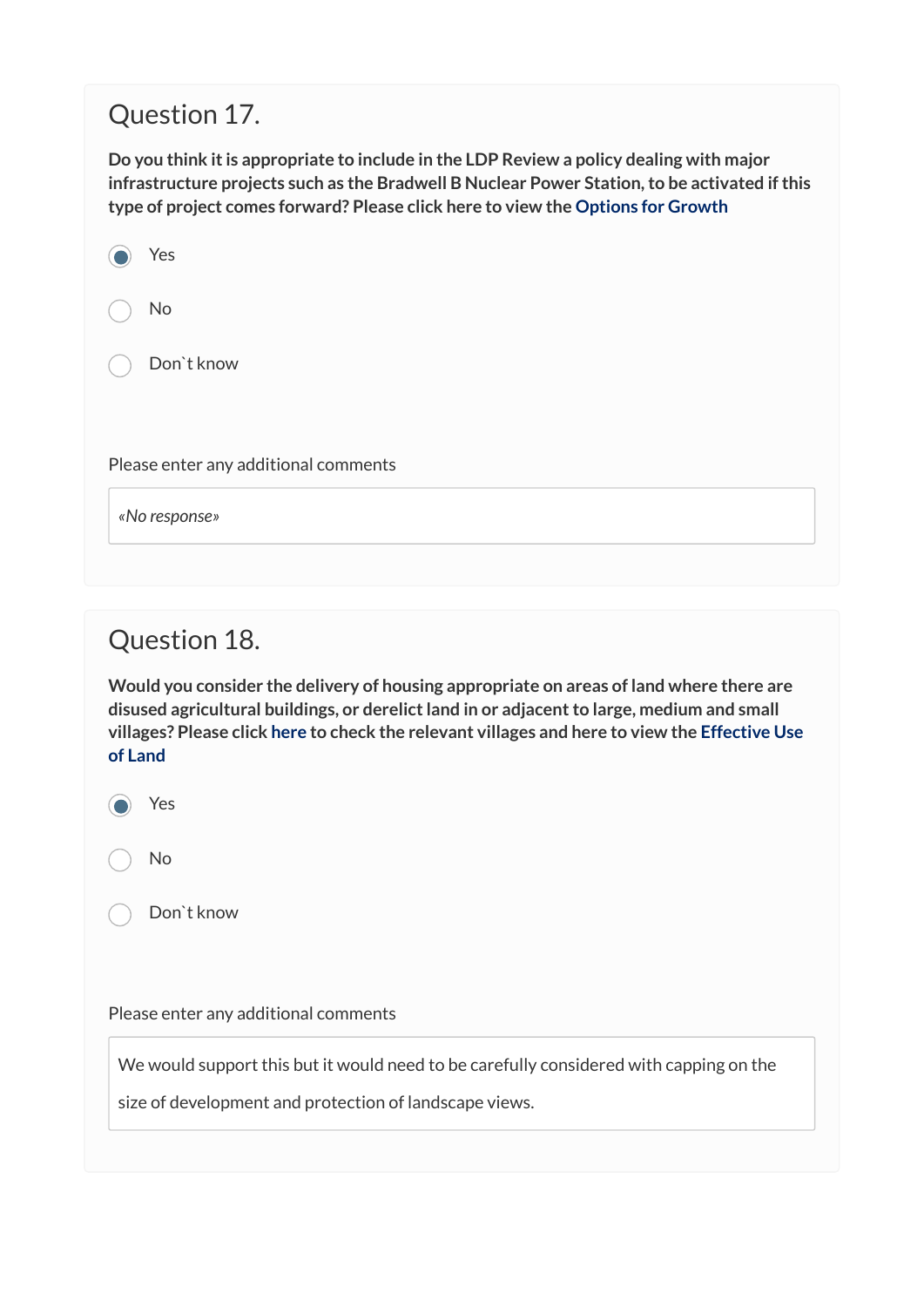## Question 19.

**Housing can be delivered in larger quantities, but using less greenfield land, by building at higher densities. Would you consider this appropriate if sites with higher densities were designed to ensure they achieved a high quality of design? Please click here to view the [Effective Use of Land](https://maldon.inconsult.uk/Issues/view?objectId=12546388#12546388)** 

| Yes |  |
|-----|--|
| No  |  |

Don`t know

Please enter any additional comments

*«No response»* 

## Question 20.

**Do you agree with building at higher densities in all settlements. What would you think was appropriate in terms of housing and higher densities? Please click here to view the [Effective](https://maldon.inconsult.uk/Issues/view?objectId=12546388#12546388)  [Use of Land](https://maldon.inconsult.uk/Issues/view?objectId=12546388#12546388)** 

Yes

No

Don`t know

Please enter any additional comments

The density of housing must be appropriate to the location.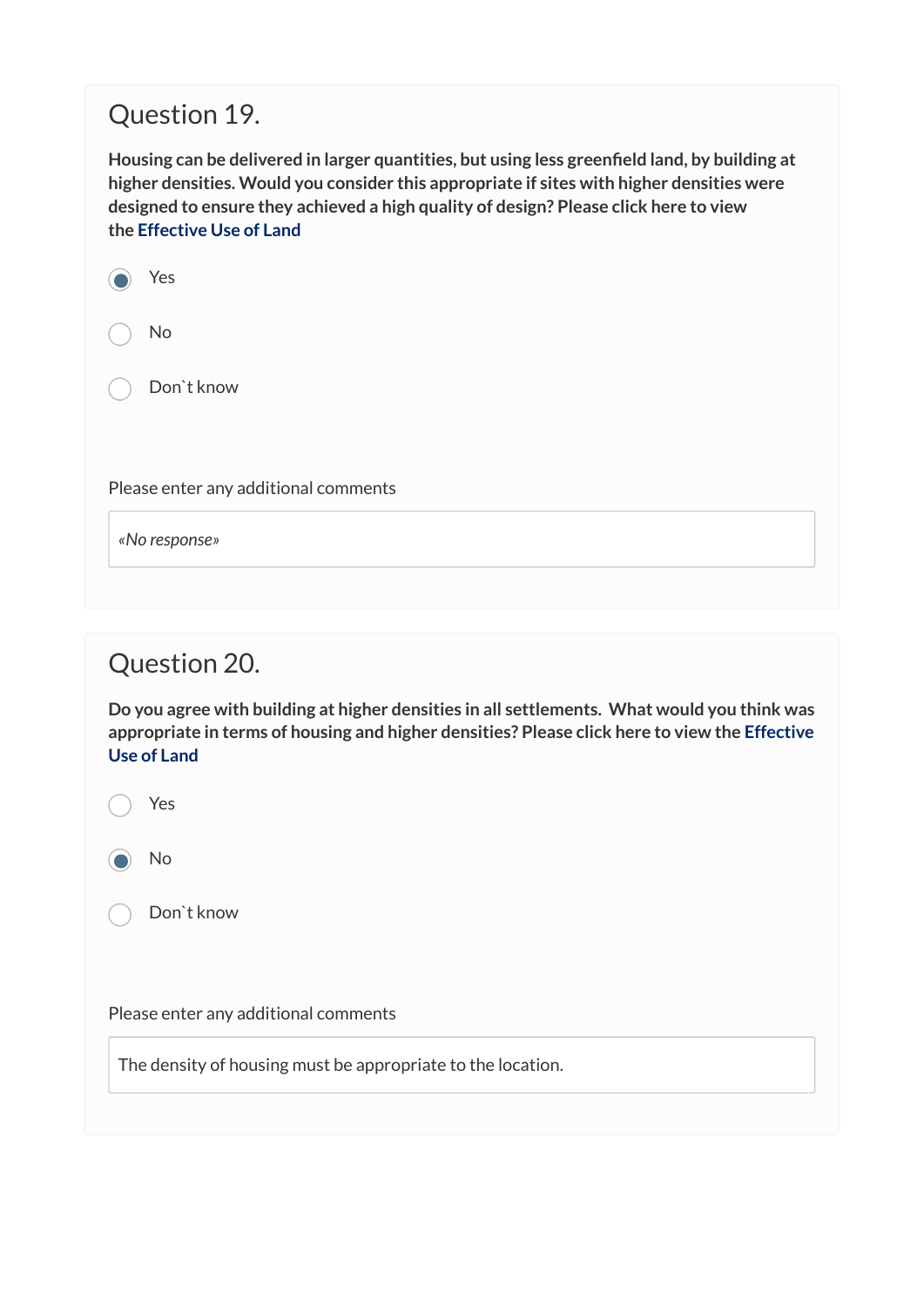## Question 21.

**Would you support minimum density standards to uplift the delivery of housing and ensure land in Maldon District was used as efficiently as possible, or do you think design, or other factors should dictate density on housing sites? Please click here to view [Effective Use of](https://maldon.inconsult.uk/Issues/view?objectId=12546388#12546388)  [Land](https://maldon.inconsult.uk/Issues/view?objectId=12546388#12546388)** 

Yes



Don`t know

Please enter any additional comments

We agree there should be a policy of aiming for the highest density possible but each site

vary in terms of its urban or rural setting and environment so we do not agree that there

should be an overarching minimum standard.

## Question 22.

**Would you consider higher density housing appropriate in large, medium and small villages, if the design was to a higher standard and the character of the settlement was still respected? Please click [here](https://maldon.inconsult.uk/Issues/view?objectId=12546260#12546260) to check the relevant settlements and here to view [Effective](https://maldon.inconsult.uk/Issues/view?objectId=12546388#12546388)  [Use of Land](https://maldon.inconsult.uk/Issues/view?objectId=12546388#12546388)**

Yes

No

Don`t know

Please enter any additional comments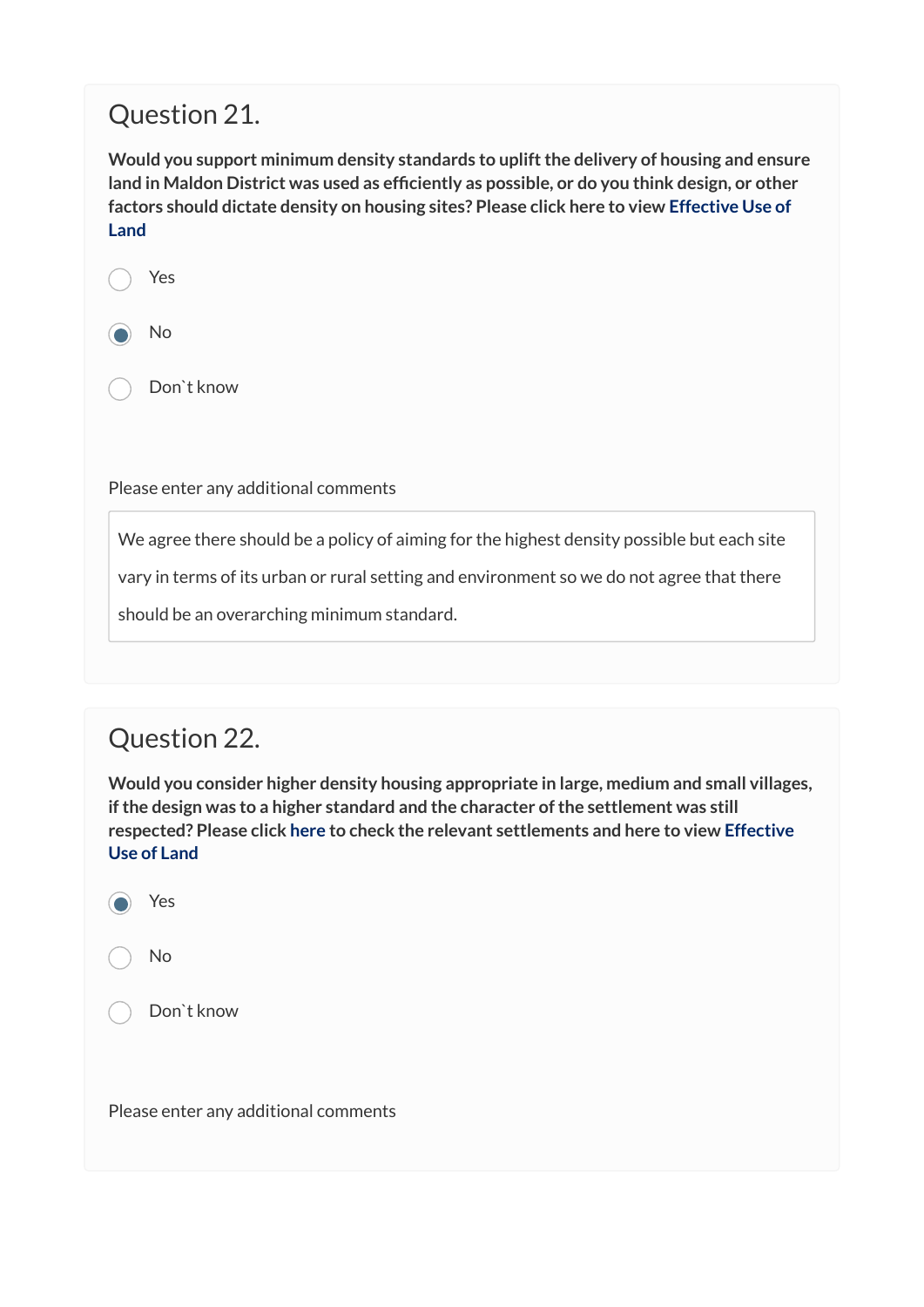*«No response»* 

## Question 23.

**Is it appropriate to develop land for housing that has been previously used for commercial uses such as employment and retail which is otherwise vacant, underused and derelict? Please click here to view [Effective Use of Land](https://maldon.inconsult.uk/Issues/view?objectId=12546388#12546388)** 

| Yes                                  |
|--------------------------------------|
| No                                   |
| Don't know                           |
|                                      |
| Please enter any additional comments |

*«No response»* 

## Question 24.

**It is difficult for Maldon District to have a policy that states that brownfield land should be developed first for housing because of the lack of brownfield land sites in the District. This could also inadvertently lead to the redevelopment of active employment land to residential the consequences of this could lead to job losses and a decline in employment sites.**

**Therefore, instead of 'brownfield land first', should the Council instead place a** *greater emphasis* **on encouraging the development of brownfield land for housing? This may mean less affordable housing and other benefits comes forward, but it could redevelop sites which are an eyesore and blight on settlements and residents. Please click here to view [Effective Use of Land](https://maldon.inconsult.uk/Issues/view?objectId=12546388#12546388)** 

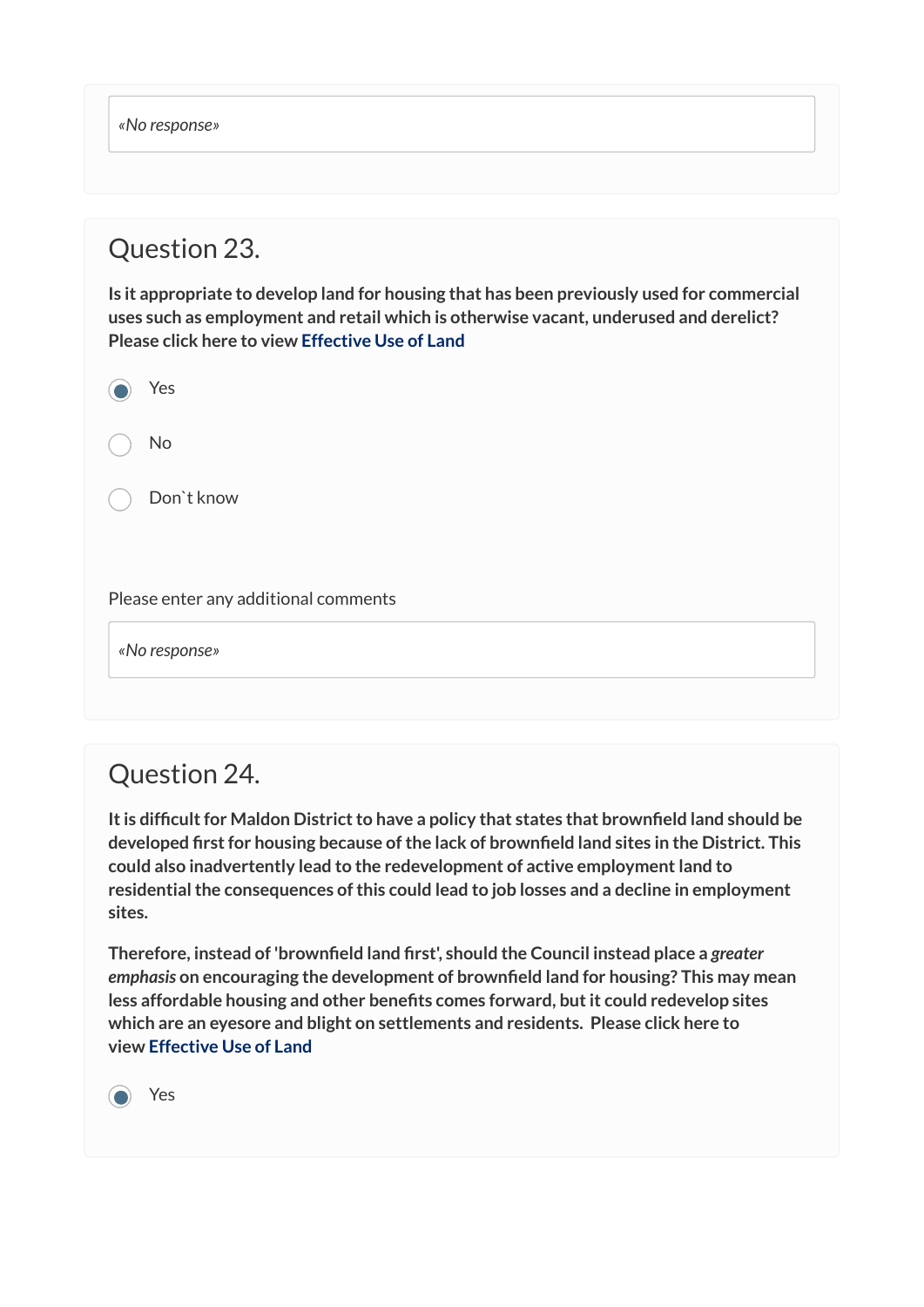| No                                   |  |
|--------------------------------------|--|
| Don't know                           |  |
|                                      |  |
| Please enter any additional comments |  |
| «No response»                        |  |
|                                      |  |
|                                      |  |
| Question 25.                         |  |

**Should the medium and small settlements retain some form of a settlement boundary, albeit more flexibly drawn? Please click [here](https://maldon.inconsult.uk/Issues/view?objectId=12546260#12546260) to check the relevant settlements and here to view [Large, Medium & Small Villages](https://maldon.inconsult.uk/Issues/view?objectId=12546452#12546452)**

| Yes |
|-----|
|     |

No

Don`t know

Please enter any additional comments

*«No response»* 

### Question 26.

**Should the Council develop a windfall policy for all or specific settlements, potentially capping the number of units for each site coming forward and ensuring the protection for key views, green infrastructure gaps and the historic environment in each village. Please click [here](https://maldon.inconsult.uk/Issues/view?objectId=12546260#12546260) to check the relevant settlements and here to view [Large, Medium & Small](https://maldon.inconsult.uk/Issues/view?objectId=12546452#12546452)  [Villages](https://maldon.inconsult.uk/Issues/view?objectId=12546452#12546452)**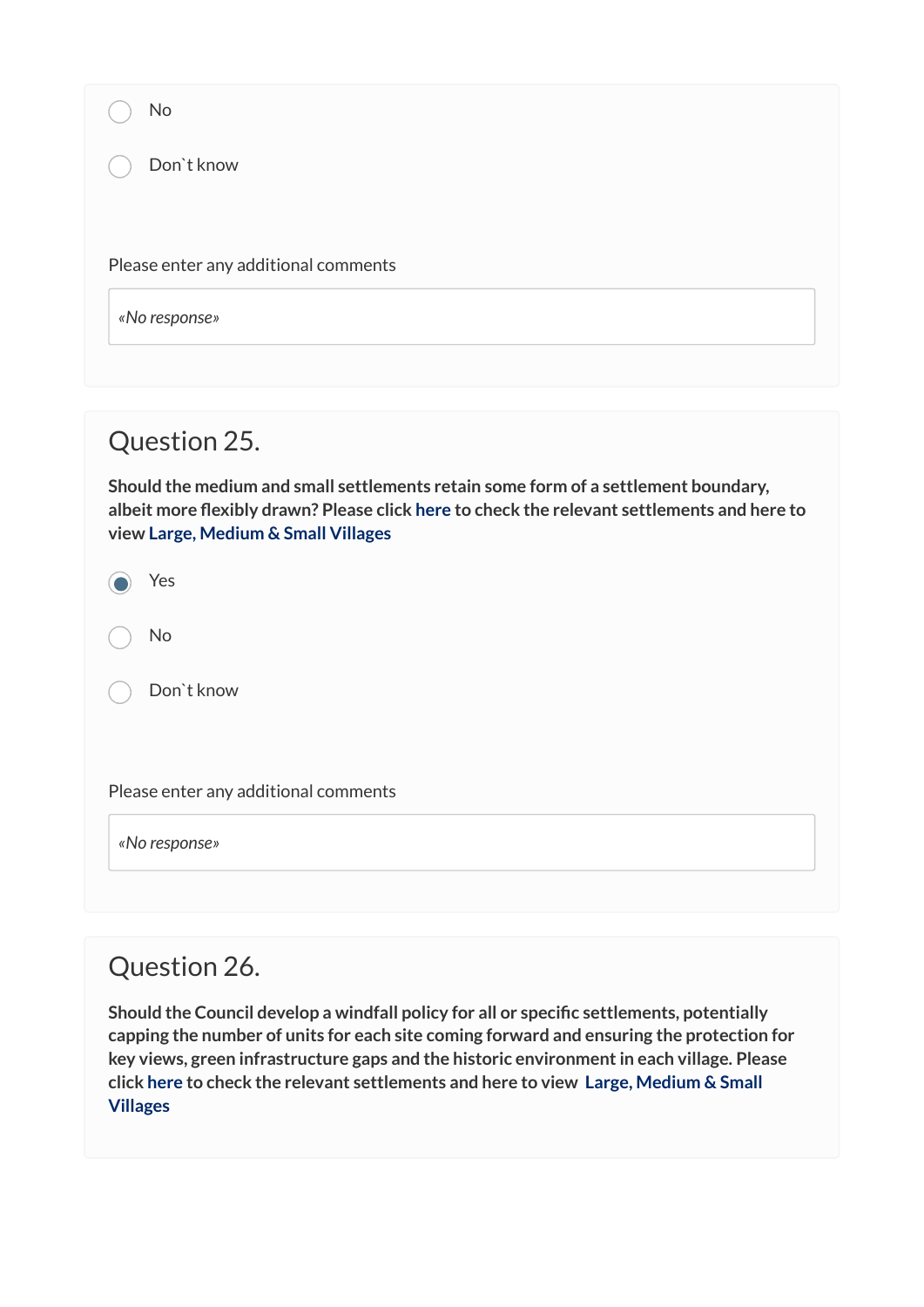| Yes                                                                                                                                                                                                                                                                              |  |
|----------------------------------------------------------------------------------------------------------------------------------------------------------------------------------------------------------------------------------------------------------------------------------|--|
| No                                                                                                                                                                                                                                                                               |  |
| Don't know                                                                                                                                                                                                                                                                       |  |
|                                                                                                                                                                                                                                                                                  |  |
| Please enter any additional comments                                                                                                                                                                                                                                             |  |
| «No response»                                                                                                                                                                                                                                                                    |  |
|                                                                                                                                                                                                                                                                                  |  |
| Question 27.                                                                                                                                                                                                                                                                     |  |
| In the event of an increase of need, should the Council look to establish both private and<br>public sites for Gypsies and Travellers in the future, recognising that not all needs can be<br>catered by one tenure of provision? Please click here to view Gypsies & Travellers |  |
| Yes                                                                                                                                                                                                                                                                              |  |
| <b>No</b>                                                                                                                                                                                                                                                                        |  |
| Don't know                                                                                                                                                                                                                                                                       |  |

Please enter any additional comments

*«No response»* 

## Question 28.

**In the event of an increase of need, should the Council seek to intensify or expand existing Gypsy, Traveller and Travelling Showpeople sites as much as possible, where it is suitable to do so? Please click here to view [Gypsies & Travellers](https://maldon.inconsult.uk/Issues/view?objectId=12546516#12546516)**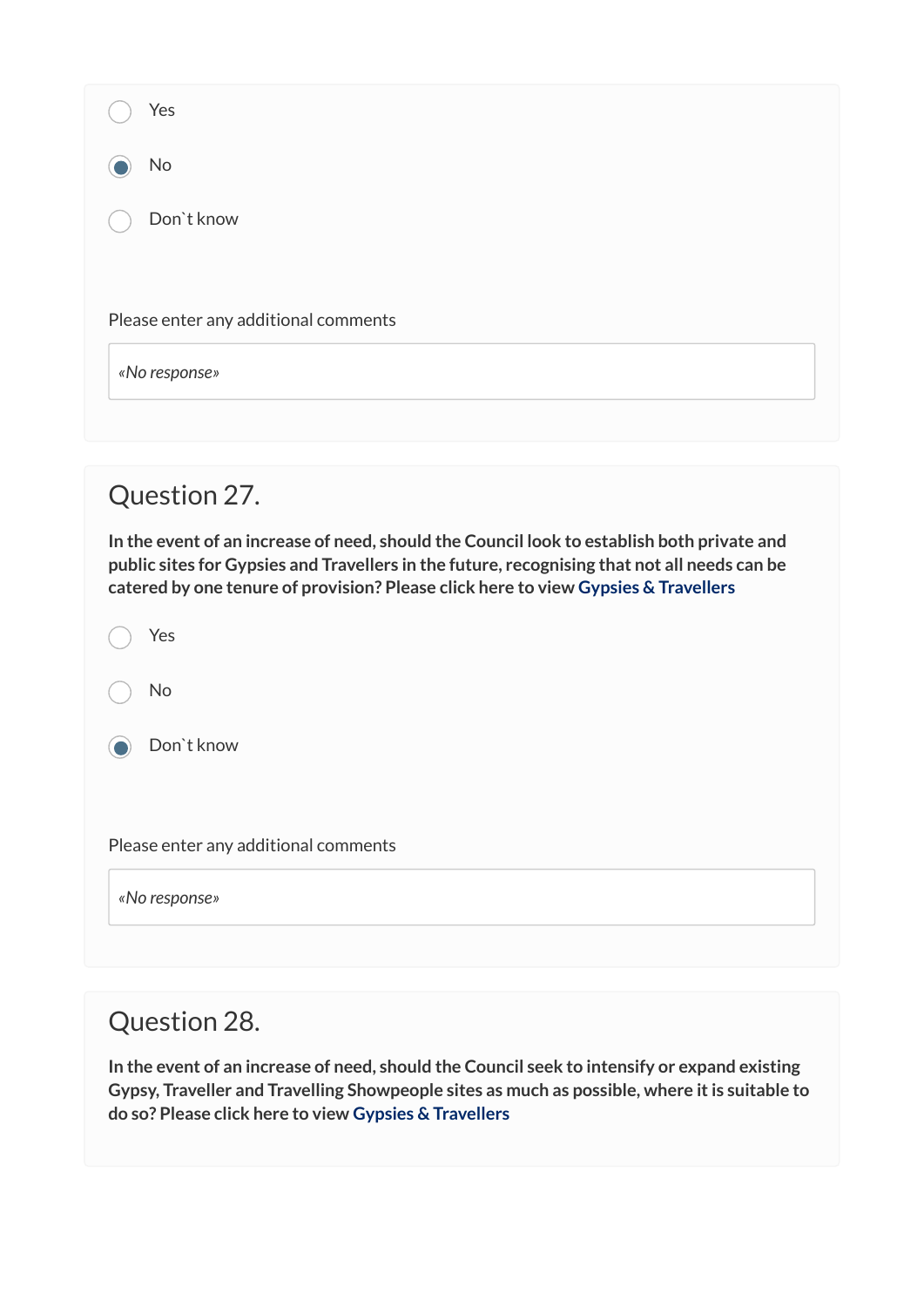| Yes                                                                                                                                                                                                                                                                                                                                                   |
|-------------------------------------------------------------------------------------------------------------------------------------------------------------------------------------------------------------------------------------------------------------------------------------------------------------------------------------------------------|
| No                                                                                                                                                                                                                                                                                                                                                    |
| Don't know                                                                                                                                                                                                                                                                                                                                            |
|                                                                                                                                                                                                                                                                                                                                                       |
| Please enter any additional comments                                                                                                                                                                                                                                                                                                                  |
| «No response»                                                                                                                                                                                                                                                                                                                                         |
|                                                                                                                                                                                                                                                                                                                                                       |
| Question 29.                                                                                                                                                                                                                                                                                                                                          |
| In the event of an increase of need, should the Council consider how it could use its<br>Settlement Pattern, Rural Exception Sites and/or Windfall Policy (if implemented) to<br>support the increased provision of new sites in sustainable locations that can serve the<br>community's needs better? Please click here to view Gypsies & Travellers |
| Yes                                                                                                                                                                                                                                                                                                                                                   |
| No                                                                                                                                                                                                                                                                                                                                                    |
| Don't know                                                                                                                                                                                                                                                                                                                                            |
|                                                                                                                                                                                                                                                                                                                                                       |
| Please enter any additional comments                                                                                                                                                                                                                                                                                                                  |
| «No response»                                                                                                                                                                                                                                                                                                                                         |

## Question 30.

**Is the anything else the Council should be considering for homes for Gypsies, Travellers and Travelling Showpeople? Please click here to view [Gypsies & Travellers](https://maldon.inconsult.uk/Issues/view?objectId=12546516#12546516)**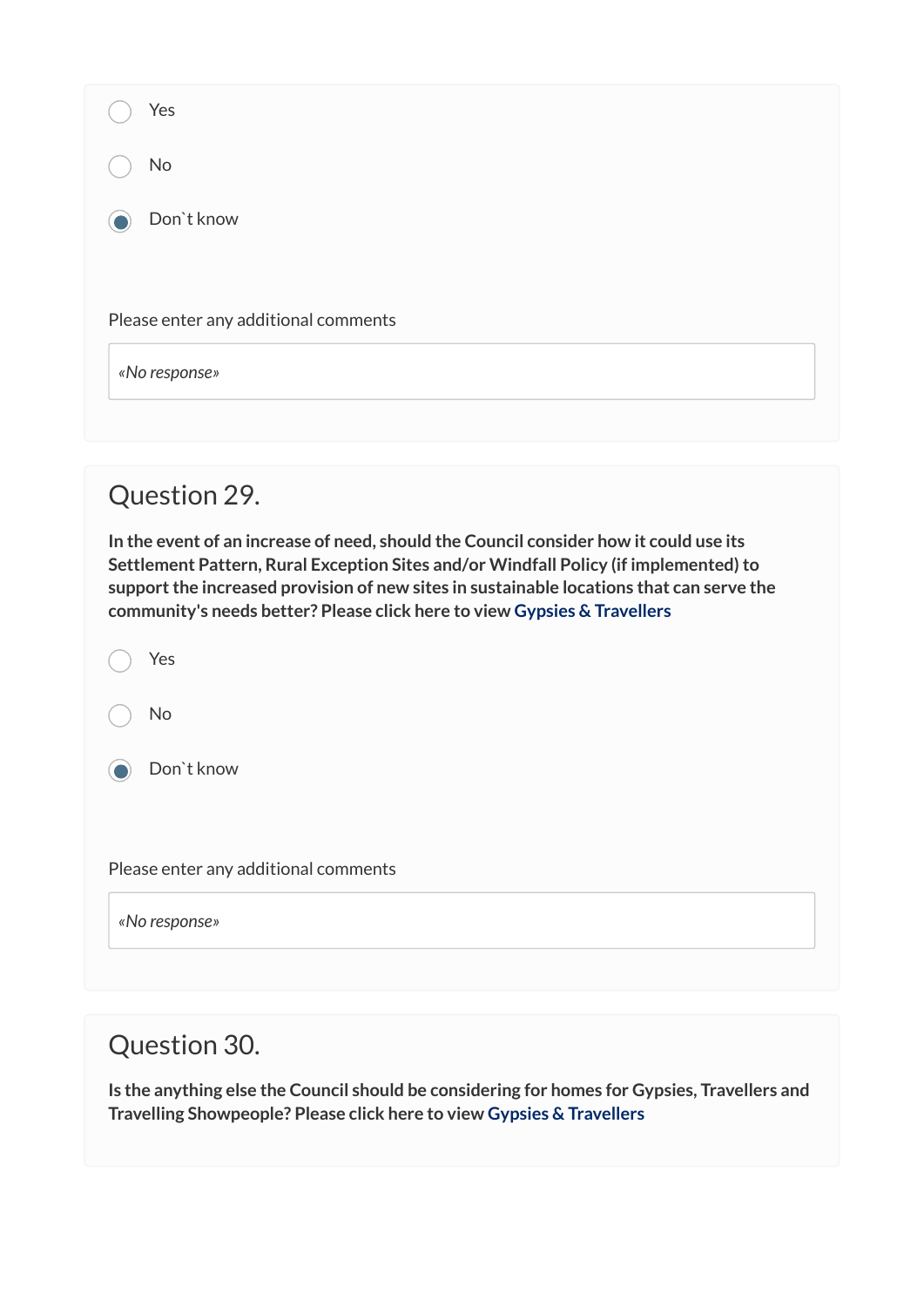*«No response»* 

#### Question 31.

**Should the Council seek a proportion of self-build/custom build plots on larger housing sites. Please click here to view [Self Build/Custom Build](https://maldon.inconsult.uk/Issues/view?objectId=12546580#12546580)**

| Yes                                  |
|--------------------------------------|
| No                                   |
| Don't know                           |
|                                      |
| Please enter any additional comments |

*«No response»* 

### Question 32.

**In addition to the above, should the Plan also allocate specific sites in the LDP Review exclusively for self-build/custom build, either put forward by people who want to self-build or caveated by policy that they can only be brought forward by self-builders. Please click here to view [Self Build/Custom Build](https://maldon.inconsult.uk/Issues/view?objectId=12546580#12546580)** 

|       | Yes                                  |
|-------|--------------------------------------|
| O)    | No                                   |
| $($ ) | Don't know                           |
|       |                                      |
|       | Please enter any additional comments |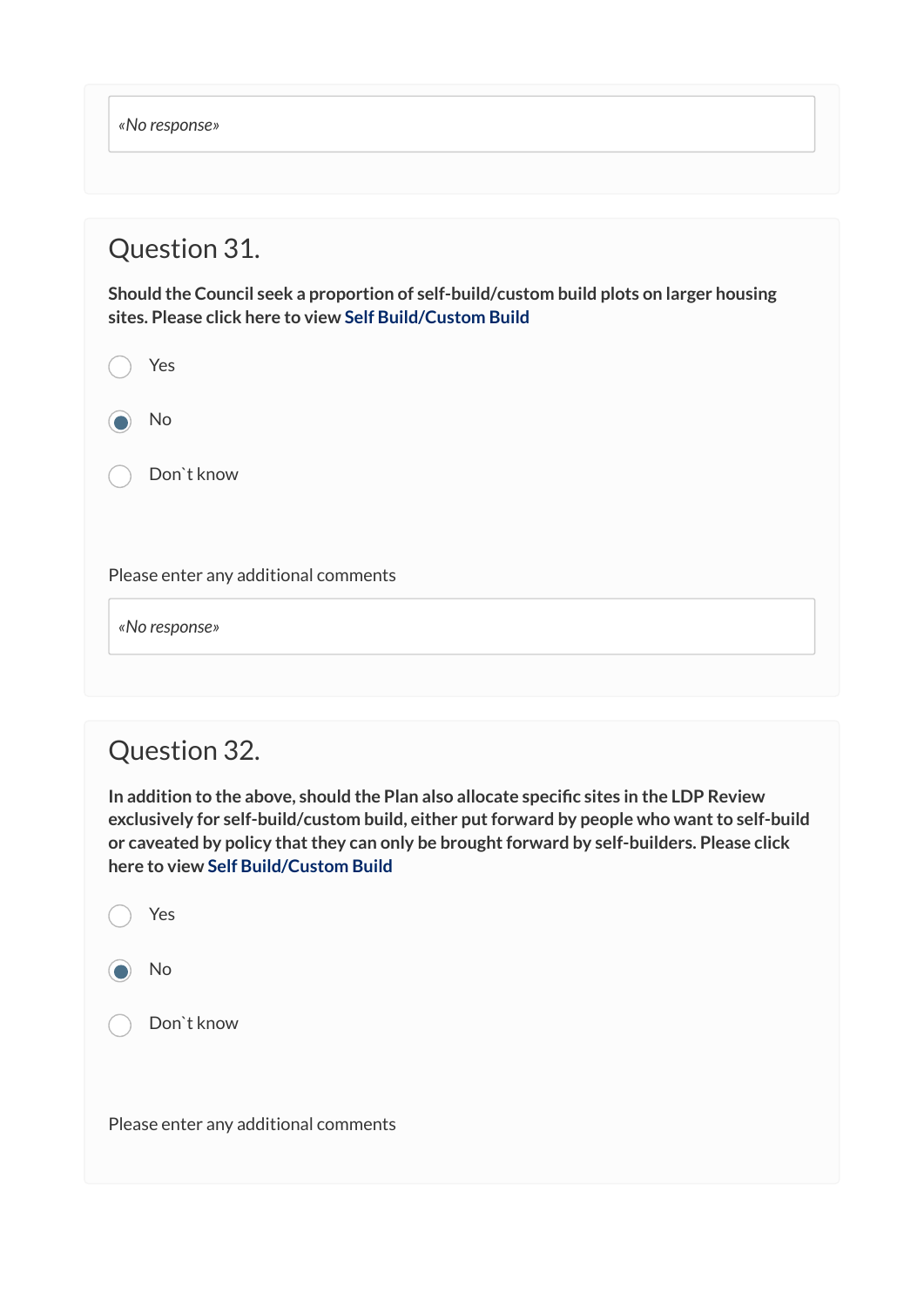*«No response»* 

### Question 33.

**Should the Council in the development of a self-build/custom build policy consider ensuring that smaller low cost housing units are encouraged to come forward? Please click here to view [Self Build/Custom Build](https://maldon.inconsult.uk/Issues/view?objectId=12546580#12546580)** 

| c<br>ы |
|--------|
|        |

No

Don`t know

#### Please enter any additional comments

We would support self build / custom build if it was delivering smaller affordable units that genuinely supported housing need. We would not want to see a policy that opened the door to large, grandiose properties that were more about an individual's aspirations than community housing need.

## Question 34.

**Designing beautiful spaces and buildings, how important do you think it is that we should actively plan to create beautiful spaces and buildings? Please click here to view [Design](https://maldon.inconsult.uk/Issues/view?objectId=12546644#12546644)**

We certainly do not want to see ugly development in the district. However, we believe that there are many more important considerations for development such as density, property type, size of development and sustainability and we would not want to see any of these compromised by the desire to achieve beautiful design.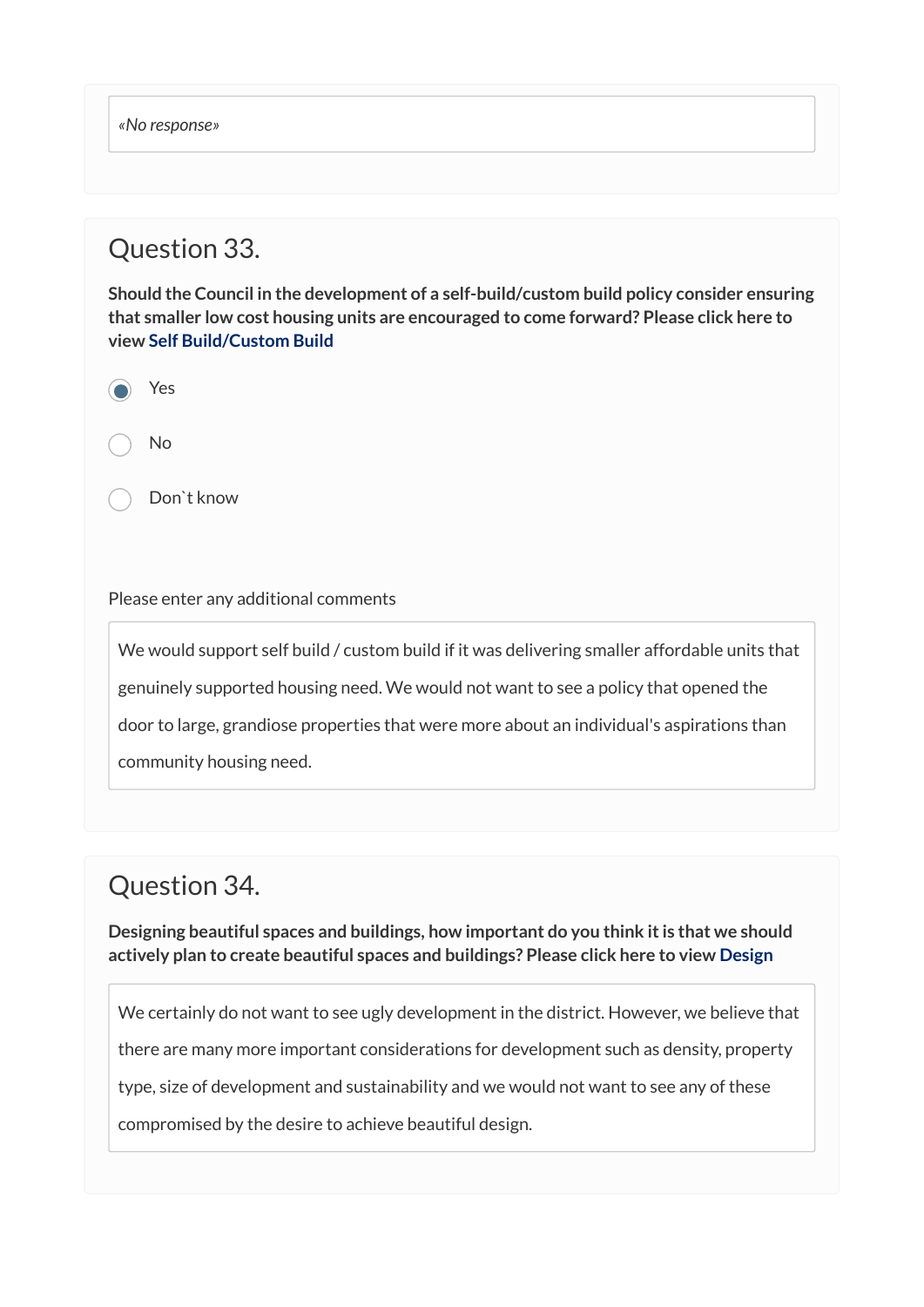## Question 35.

**What do you think about the design policy in the [LDP 2017](http://www.maldon.gov.uk/download/downloads/id/14807/approved_maldon_district_local_development_plan_2014-2029.pdf) (Policy D1) and the [Design](https://www.maldon.gov.uk/download/downloads/id/16019/maldon_district_design_guide_spd_december_2017.pdf)  [Guide Supplementary Planning Document 2018](https://www.maldon.gov.uk/download/downloads/id/16019/maldon_district_design_guide_spd_december_2017.pdf)? Do they need amending? If so, how and why? Please click here view [Design](https://maldon.inconsult.uk/Issues/view?objectId=12546644#12546644)** 

| «No response» |  |
|---------------|--|
|---------------|--|

## Question 36.

**Should the Council seek to endorse the [Essex Design Guide](https://www.essexdesignguide.co.uk/) with a Maldon District supplementary section? Would this be a more flexible approach to design? Please click here to view [Design](https://maldon.inconsult.uk/Issues/view?objectId=12546644#12546644)** 

Yes

No

**O** Don't know

Please enter any additional comments

*«No response»* 

### Question 37.

**Should the Council in its design policy encourage support for modern innovative design and design to counter the effects of climate change? Please click here to view [Design](https://maldon.inconsult.uk/Issues/view?objectId=12546644#12546644)** 

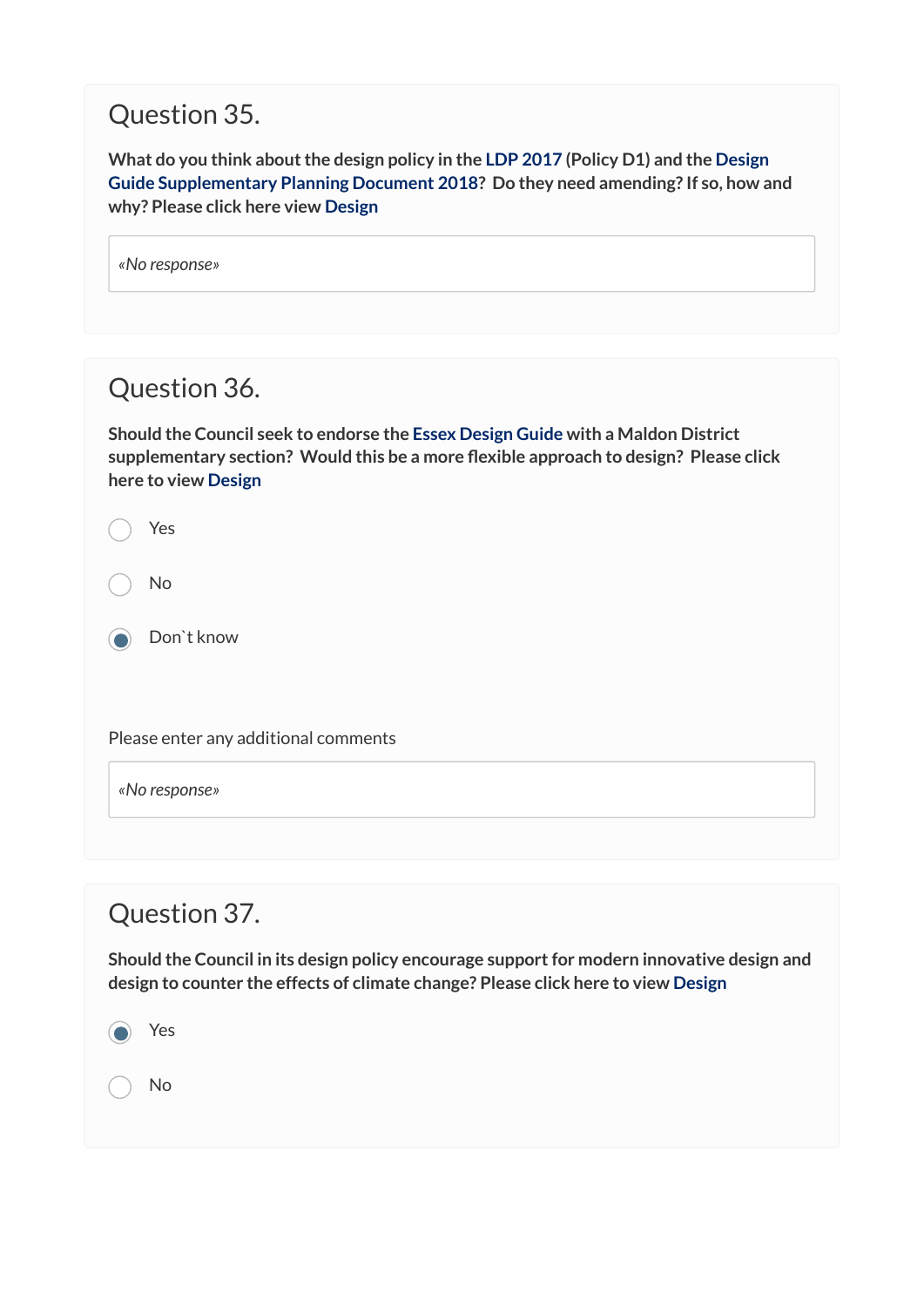Please enter any additional comments

*«No response»* 

#### Question 38.

**Please provide comments below on design matters you consider to be particularly important. We would be especially interested in your views on whether we should include general design guidance on relevant site allocations? Please click here to view [Design](https://maldon.inconsult.uk/Issues/view?objectId=12546644#12546644)** 

*«No response»* 

#### Question 39.

**Should the LDP Review make climate change one of its key priorities? Please click here to view [Climate Change](https://maldon.inconsult.uk/Issues/view?objectId=12546708#12546708)**

Yes

No

Don`t know

#### Question 40.

**What do you consider to be important in terms of development and climate change? Are on-site renewables such as photovoltaics, ground source heat pumps, etc as important/ more important as off-site renewable energy projects such as on-land wind farms, solar farms, district heating networks, etc? Please click here to view [Climate Change](https://maldon.inconsult.uk/Issues/view?objectId=12546708#12546708)**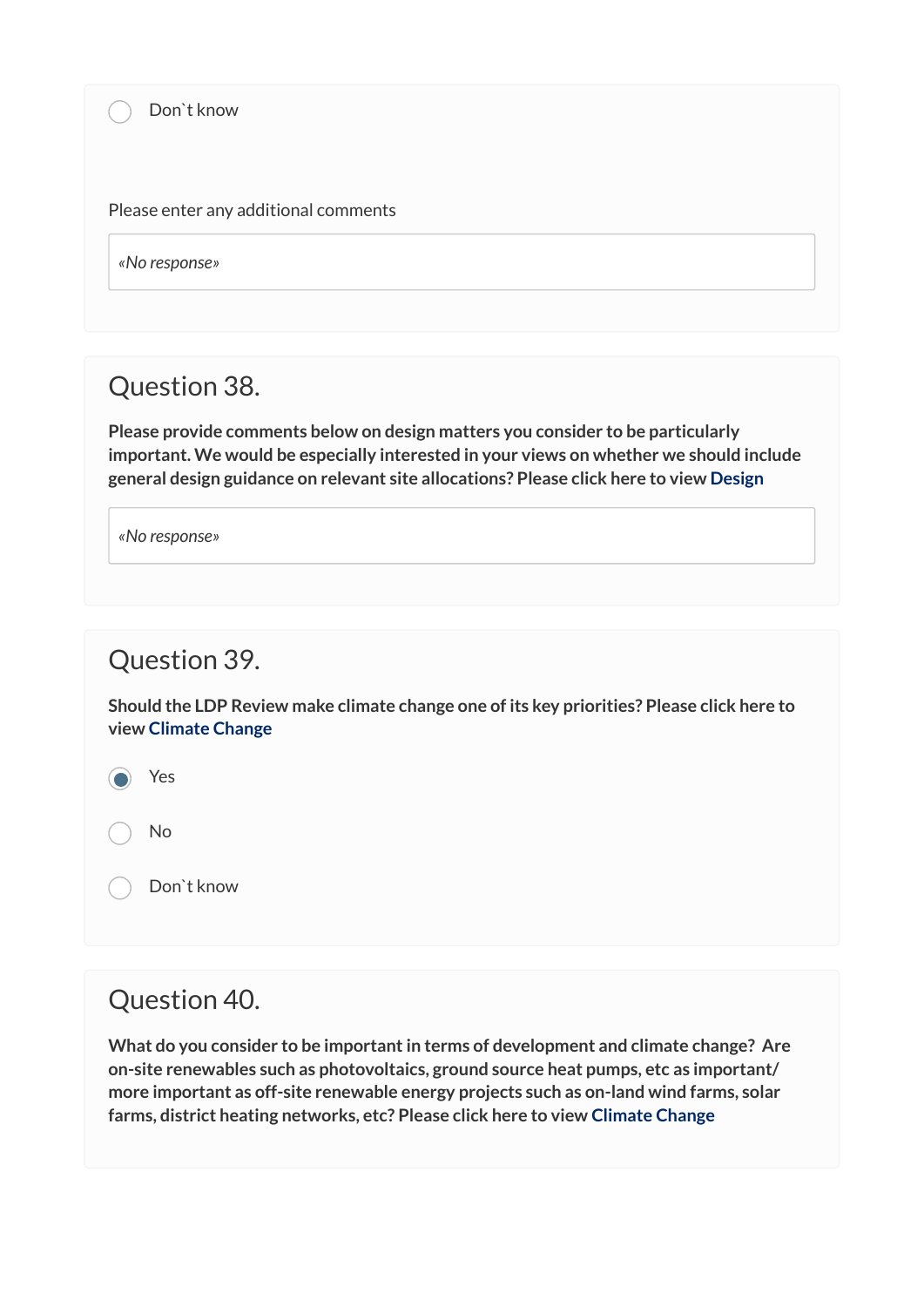We believe that it is more important that each proposed development sets out how it has considered climate change and how it will help to achieve the Council's net zero goal. This could be location in terms of reducing car use, the building materials used, energy supply, flood alleviation etc.

## Question 41.

**Should we plan for net-zero carbon from plan adoption in 2023? This would require all new development to be net-zero carbon upon adoption of the plan. If yes, would the Council need to bring forward any additional guidance to support this? Please click here to view [Climate Change](https://maldon.inconsult.uk/Issues/view?objectId=12546708#12546708)**

<sup>1</sup> Yes

No

Don`t know

Please enter any additional comments

*«No response»* 

### Question 42.

**Should we plan for net-zero carbon from a specific future date? This would require all new development to achieve net zero carbon from a future date in the plan process, set out in policy. It could allow time for the development industry to adjust to the higher standards and may mean we can secure more affordable housing and community benefits from development, earlier on in the plan process. Please click here to view [Climate Change](https://maldon.inconsult.uk/Issues/view?objectId=12546708#12546708)** 

We believe that the ambition to be net zero carbon should be part of the Council's plan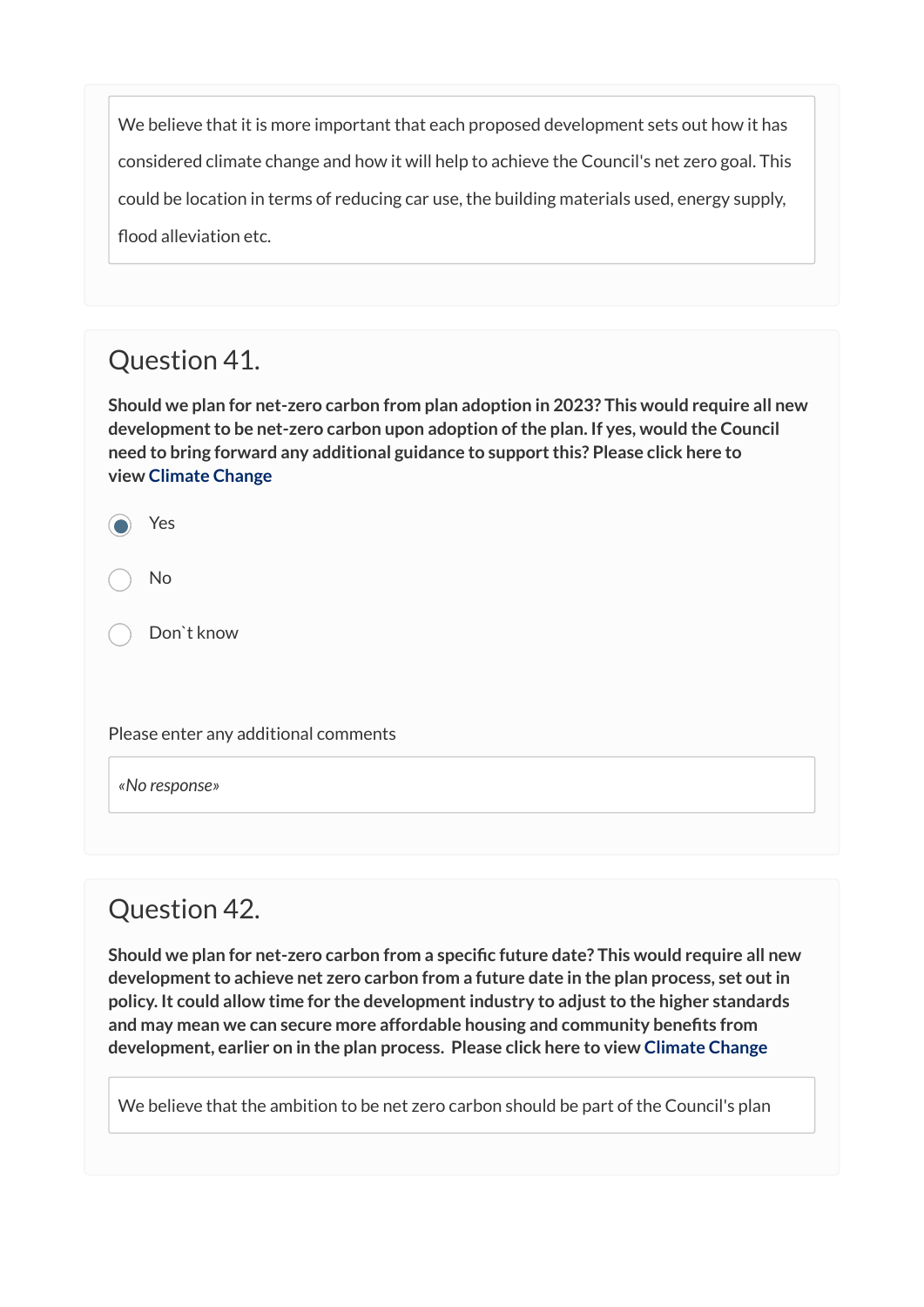from now. But we appreciate that it will take time for new developments to be able to deliver this so a future target would seem sensible. . This should not however be taken as a reason for developers to disregard this and they should still be required to show how there have incorporated carbon reduction into their build even if they are not able to achieve net zero at the moment.

## Question 43.

**Should the local plan policies strongly support the economy in terms of a transition to a low carbon economy, ensuring development and growth opportunities are supported through this process? Please click here to view [Growing the Economy](https://maldon.inconsult.uk/Issues/view?objectId=12546772#12546772)**

| Yes        |
|------------|
| No         |
| Don`t know |

Please enter any additional comments

*«No response»* 

## Question 44.

**Should the local plan allocate employment land so that it extends existing employment premises / areas in the District by working with existing businesses to ascertain their future need? Please click here to view [Growing the Economy](https://maldon.inconsult.uk/Issues/view?objectId=12546772#12546772)**

Yes No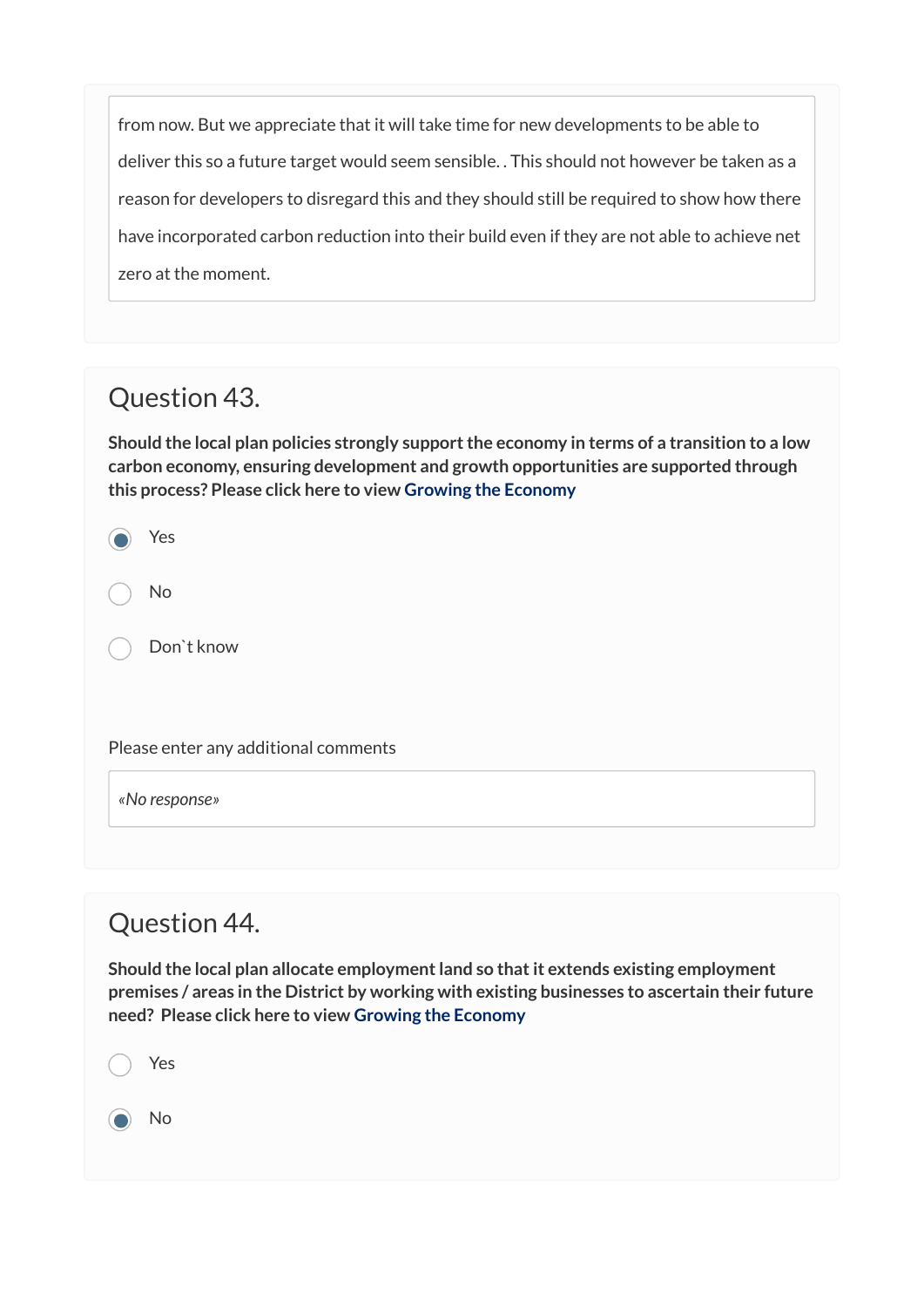#### Question 45.

**Should the Council contain a policy preventing the redevelopment of employment premises to residential units? If so, should the scope of such a policy be limited in any way? Please explain the rationale for your answer. Please click here to view [Growing the Economy](https://maldon.inconsult.uk/Issues/view?objectId=12546772#12546772)**

| Yes        |
|------------|
| No         |
| Don't know |
|            |

Please enter any additional comments

*«No response»* 

## Question 46.

**How important is the rural economy? How do you believe the rural economy can be supported through policy? Please click here to view the [Growing the Economy](https://maldon.inconsult.uk/Issues/view?objectId=12546772#12546772)** 

Very Important

Important



Not Important

Please enter any additional comments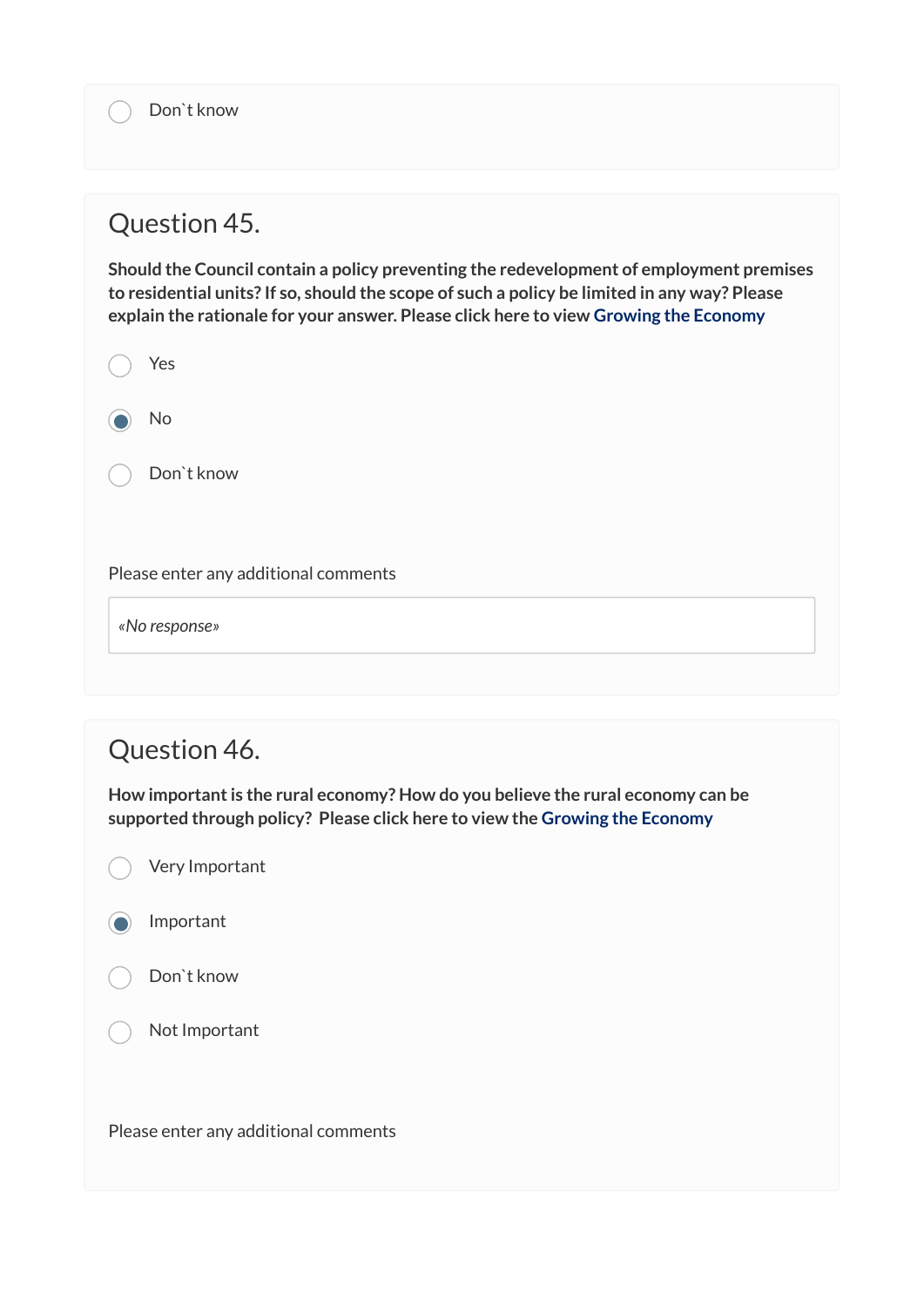We believe that the policy needs to be clear on what is considered to be rural economy. Is this activity that can only be carried out in a rural location e.g. farming or is it just any employment that is in a rural location.

## Question 47.

**Should the Council support the development of live/work housing units? Please click here to view the [Growing the Economy](https://maldon.inconsult.uk/Issues/view?objectId=12546772#12546772)** 

Yes

No

Don`t know

Please enter any additional comments

*«No response»* 

#### Question 48.

**Should the nature, size and type of policy support for Maldon and Burnham-on-Crouch`s High Streets' change? How would you like the high street to change? Please click here to view the [Growing the Economy](https://maldon.inconsult.uk/Issues/view?objectId=12546772#12546772)** 

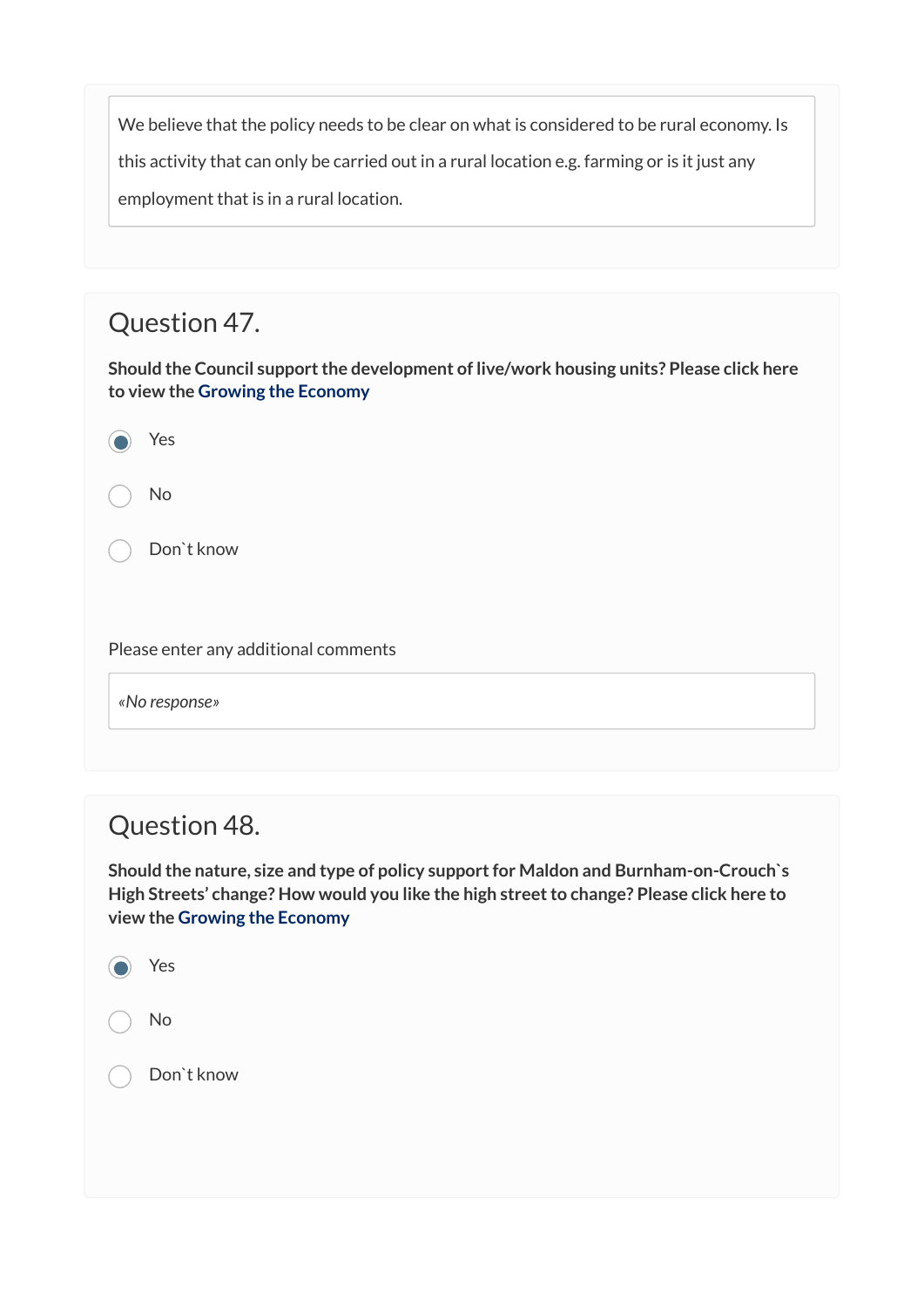Please enter any additional comments

Maldon and Burnham are not large enough to be retail destinations in themselves. We

believe that these High Streets need to adapt to be more focussed towards the tourism

industry e.g. holiday accommodation, cafes, boutiques.

### Question 49.

**Do you believe this policy (E5 in [LDP 2017\)](http://www.maldon.gov.uk/download/downloads/id/14807/approved_maldon_district_local_development_plan_2014-2029.pdf) requires modification? If so how would you like to see it changed? Please click here to view the [Visitor Economy](https://maldon.inconsult.uk/Issues/view?objectId=12546836#12546836)**

<sup>1</sup> Yes

No

Don`t know

Please enter any additional comments

The Policy as it stands offers broad support for development that grows the tourism

economy. We believe the policy could be more ambitious and proactive in defining the

target tourist market and the types of facilities it aims to provide e.g. holiday flats/

accommodation, entertainment and events, art installation, walking/cycling paths etc.

## Question 50.

**Do you believe this policy (E5 [LDP 2017](http://www.maldon.gov.uk/download/downloads/id/14807/approved_maldon_district_local_development_plan_2014-2029.pdf)) encourages tourism or is it too restrictive? Please click here to view the [Visitor Economy](https://maldon.inconsult.uk/Issues/view?objectId=12546836#12546836)** 

Yes, as set out in question 49 we believe the policy could be definitive about what the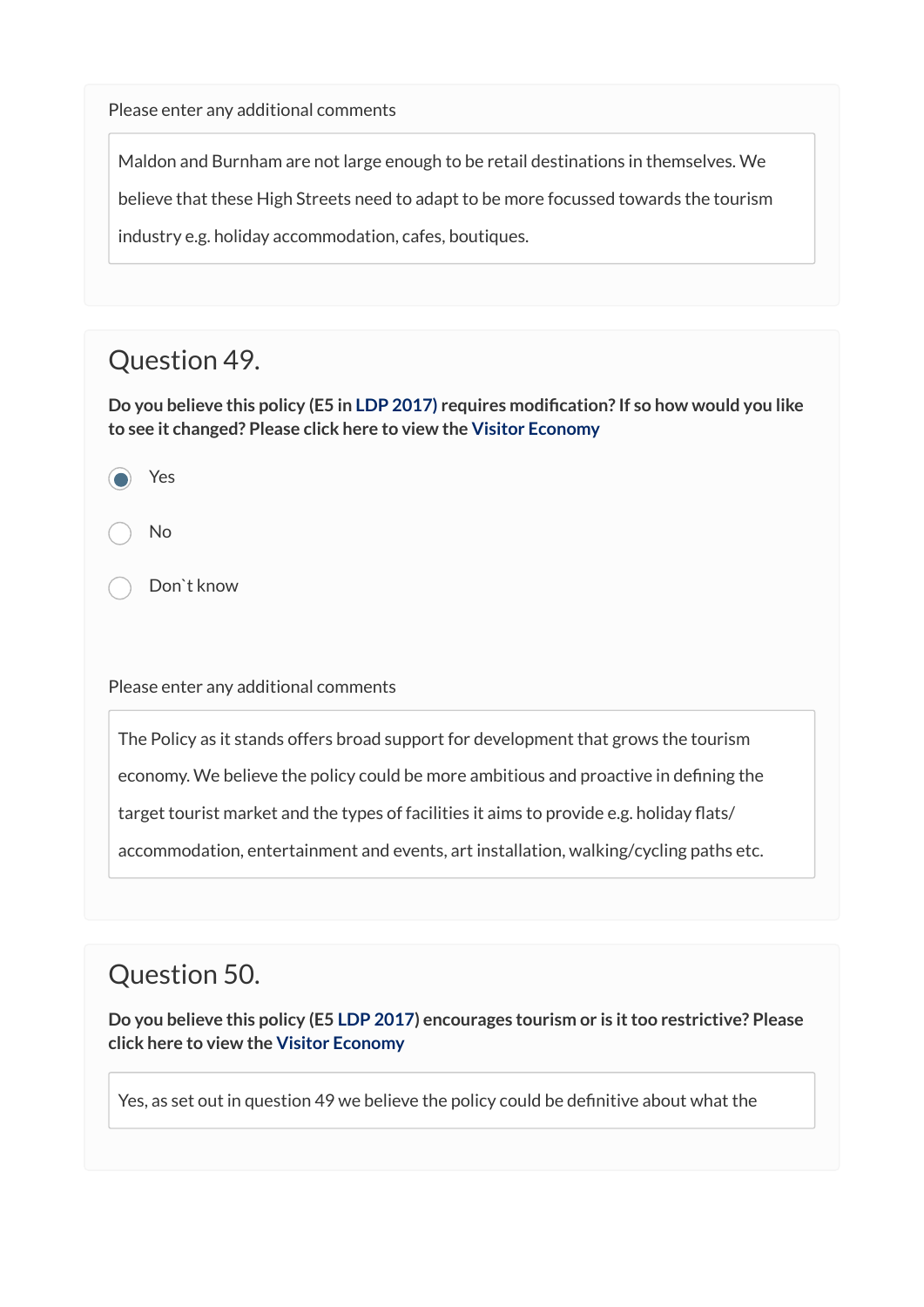Council wants it tourism offer to look like and this may also help to focus development of

the High Streets.

## Question 51.

**How could planning policy encourage more visitors to the District other than day visitors? Please click here to view the [Visitor Economy](https://maldon.inconsult.uk/Issues/view?objectId=12546836#12546836)** 

We believe that the District needs to offer more holiday accommodation and a wider

variety of activity.

### Question 52.

**Should the Council consider having protected landscape views in the District, even though this may place development pressure elsewhere? Please click here to view the [Environment](https://maldon.inconsult.uk/Issues/view?objectId=12546900#12546900)**

<sup>1</sup> Yes

No

Don`t know

Please enter any additional comments

*«No response»* 

Question 53.

**In terms of access and sustainable transport in the District, what is most important to**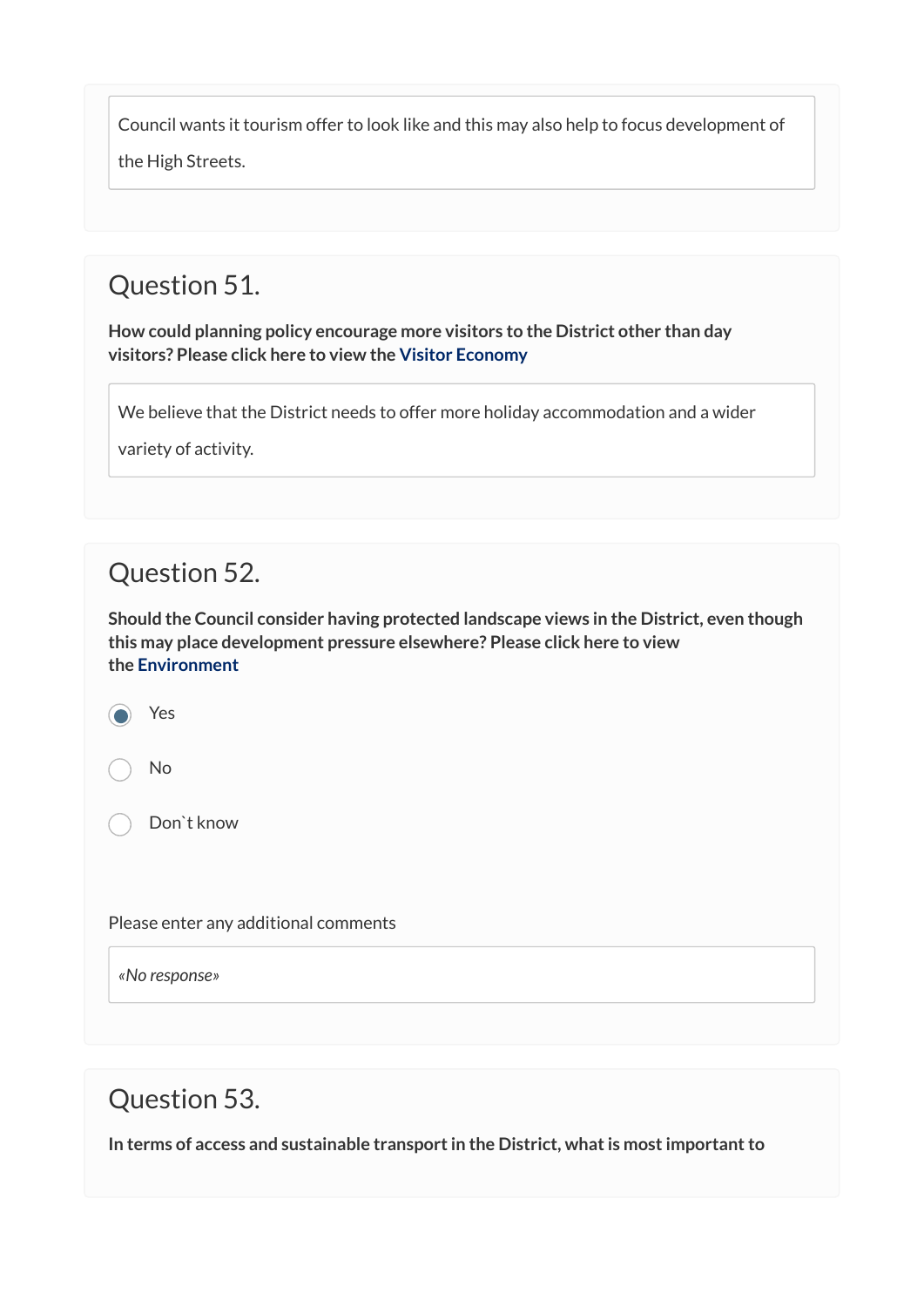#### **you? Please click here to view [Access and Sustainable Transport](https://maldon.inconsult.uk/Issues/view?objectId=12546964#12546964)**

One of the key issues for us in Tolleshunt Major is the sustainability of transport. We have a large amount of traffic coming and going to Beckingham Business Park which, given our location, must travel by road. Much of this traffic is not suitable for the local roads and many of the roads, verges and road signs are damaged. It prohibits local people from activities such as horse, riding, cycling , walking and running as there are few footpaths.

#### Question 54.

**Should the Council focus future growth on those areas with higher levels of commuter access either by bus or train? Please click here to view [Access and Sustainable Transport](https://maldon.inconsult.uk/Issues/view?objectId=12546964#12546964)**

<sup>1</sup> Yes

No

Don`t know

Please enter any additional comments

*«No response»* 

### Question 55.

**Should all new development be linked to its settlement by a footpath wide enough to accommodate a wheelchair or double buggy/pram? Please click here to view [Access and](https://maldon.inconsult.uk/Issues/view?objectId=12546964#12546964) [Sustainable Transport](https://maldon.inconsult.uk/Issues/view?objectId=12546964#12546964)**

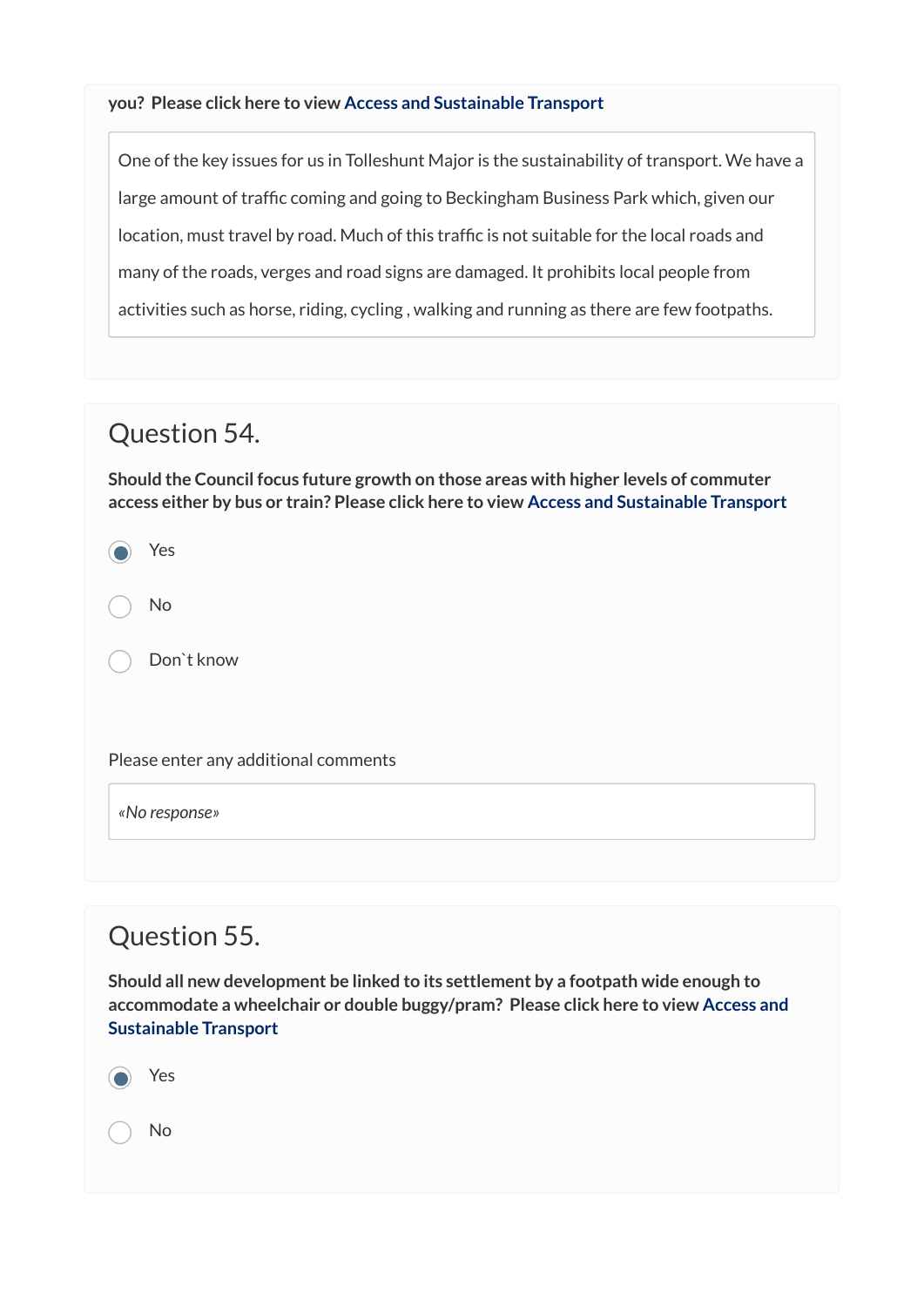Please enter any additional comments

*«No response»* 

## Question 56.

**Should development have to demonstrate that it can provide safe footpath/cycle links/ connections, which incorporate green infrastructure and support active travel choices? Please click here to view [Access and Sustainable Transport](https://maldon.inconsult.uk/Issues/view?objectId=12546964#12546964)**

| Yes |
|-----|
| No  |

Don`t know

Please enter any additional comments

*«No response»* 

## Question 57.

**Should the council continue to explore and support complementary projects delivered outside the planning system that can support travel choice and a shift away from the use of the car in the District? Please click here to view [Access and Sustainable Transport](https://maldon.inconsult.uk/Issues/view?objectId=12546964#12546964)**

<sup>1</sup> Yes No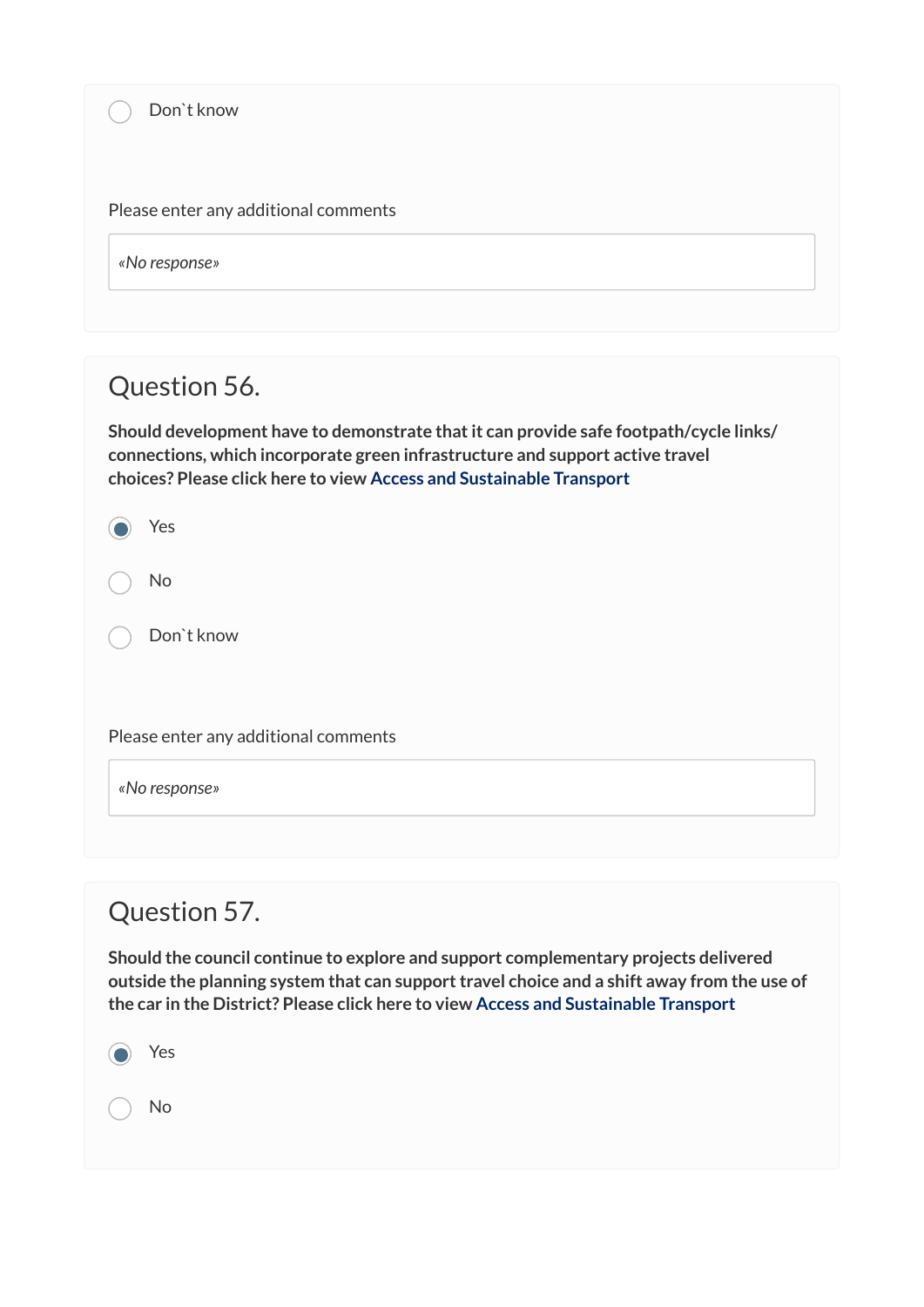Please enter any additional comments

*«No response»* 

## Question 58.

**Should the Council take into account the advantages of locations which stand to offer the better chance of securing new infrastructure due to critical massing of development? Please click here to view [Infrastructure](https://maldon.inconsult.uk/Issues/view?objectId=12547028#12547028)**

Yes

No

Don`t know

Please enter any additional comments

*«No response»* 

### Question 59.

**Affordable housing is often the biggest influence on viability, so should the Council continue to prioritise this policy requirement over other infrastructure contributions or design quality across the District? Please click here to view [Infrastructure](https://maldon.inconsult.uk/Issues/view?objectId=12547028#12547028)**